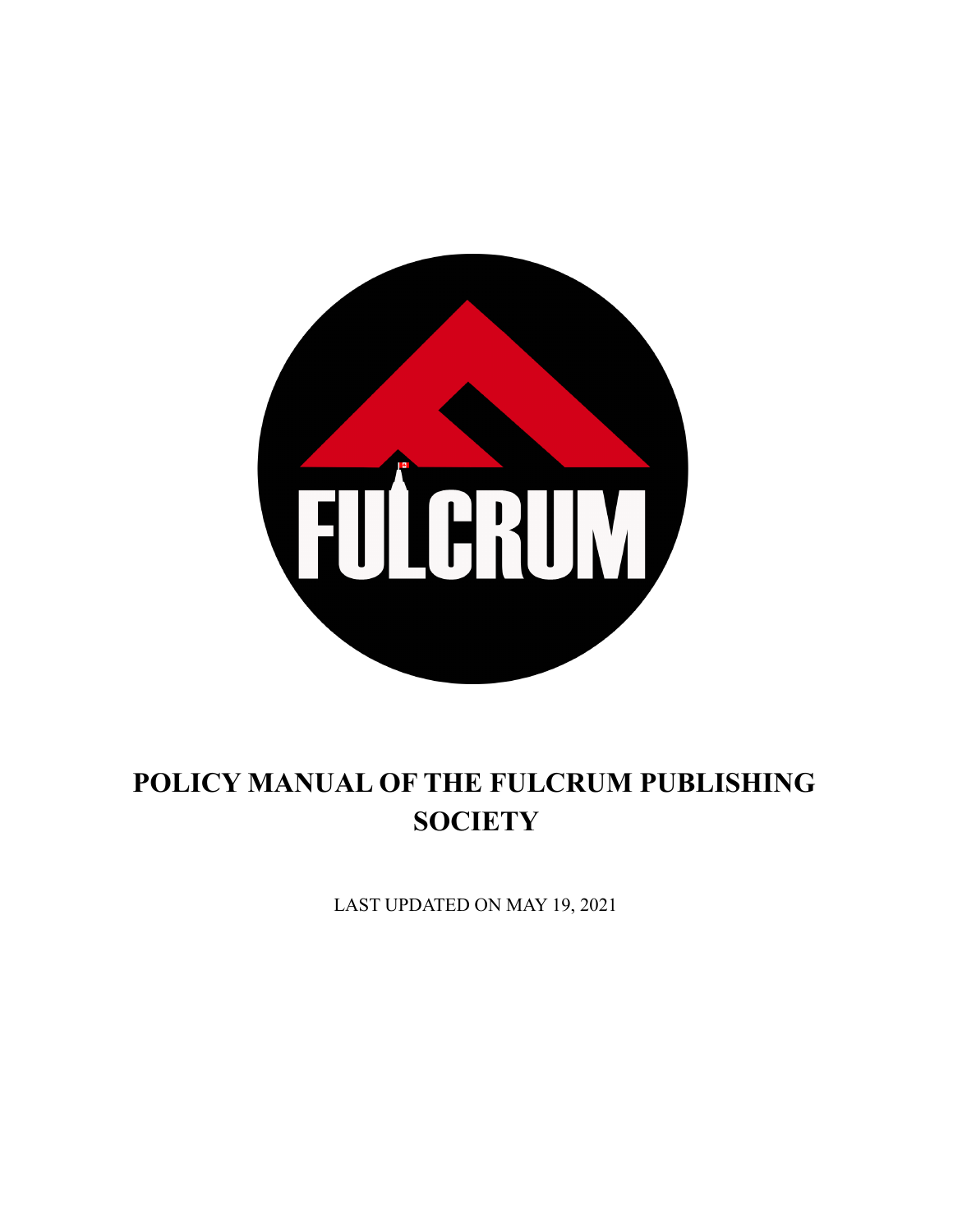### **I n d e x**

| Page 2  |
|---------|
| Page 3  |
| Page 3  |
| Page 4  |
| Page 5  |
| Page 8  |
| Page 11 |
| Page 13 |
| Page 15 |
| Page 16 |
| Page 17 |
| Page 17 |
| Page 17 |
| Page 18 |
| Page 19 |
| Page 26 |
| Page 28 |
| Page 29 |
| Page 30 |
| Page 32 |
| Page 33 |
| Page 34 |
| Page 35 |
| Page 37 |
|         |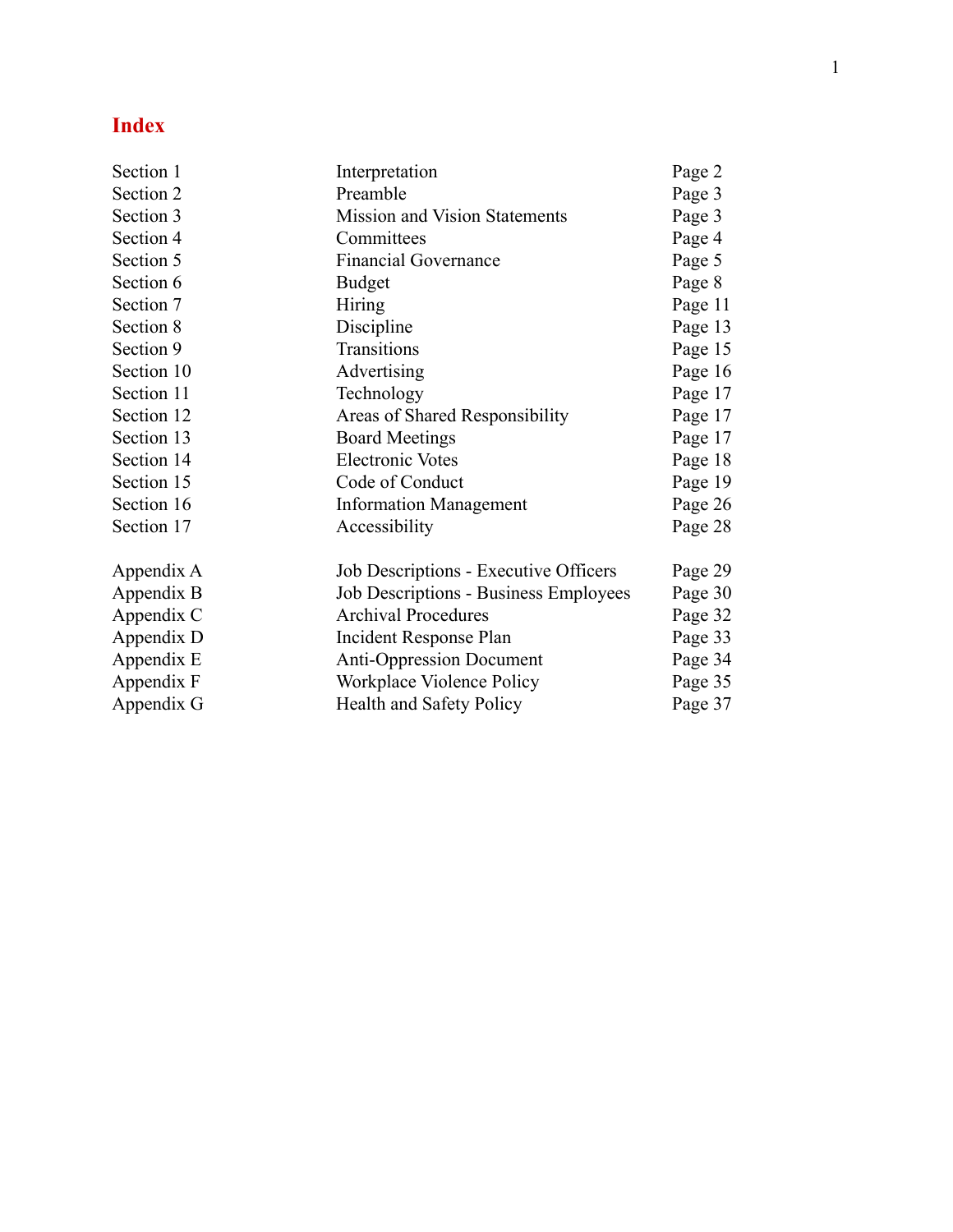### **Section 1: Interpretation**

1.01 The following definitions shall apply throughout this Policy Manual unless the context otherwise requires:

- (a) "Act" means the Business Corporations Act of Ontario and any act that may be substituted therefore, as from time to time amended.
- (b) "Board" means the Board of Directors of the Corporation.
- (c) "Bylaws" means this by-law and all other by-laws and special by-laws of the Corporation from time to time in force and effect.
- (d) "Letters Patent" means the letters patent of incorporation of the Corporation, as from time to time amended.
- (e) "Meeting of Members" means an annual or general or special general meeting of members.
- (f) "Membership" means any individual with an active University of Ottawa student number who has paid fees in one or more of the academic terms at the University of Ottawa. Membership is only valid for the duration of the academic term in which the fees were paid.
- (g) "Voting Membership." Voting members of the Fulcrum Publishing Society are individuals who:

(i) have obtained staff status with the newspaper as defined in section three (3) of the Constitution. Or,

(ii) are members in good standing of the Fulcrum Publishing Society's Board of Directors or Editorial Board. Or,

(iii) are undergraduate or graduate students at the University of Ottawa

And:

(iv) are not members of the Executive's of the University of Ottawa Student Union (UOSU) or the University of Ottawa Graduate Students'Association (GSAED).

- (h) "Recorded Address" means, in the case of a member, their address as recorded in the register of members, and in the case of a director, officer or auditor of the Corporation, or any other person, their address as recorded in the records of the Corporation (and where no address is so recorded, then the last address of such director, officer or auditor known to the Chief of Staff of the Corporation).
- (i) "Signing Officer" means, in relation to any instrument, any person authorized to sign the same on behalf of the Corporation by Section 1.0 of by-law two.
- (j) "Publishing Year" means May 1 to April 30
- (k) "Academic Year" means May 1 to April 30
- (l) "Fulcrum" means the University of Ottawa's English-Language Newspaper, which is published and owned by the Corporation
- (m) "Editorial Content" means all articles, editorials, writing, letters, layout, photos, graphics, visuals, and aesthetics of the publication of the Fulcrum.
- (n) "Editorial Board" means the directors of the editorial content.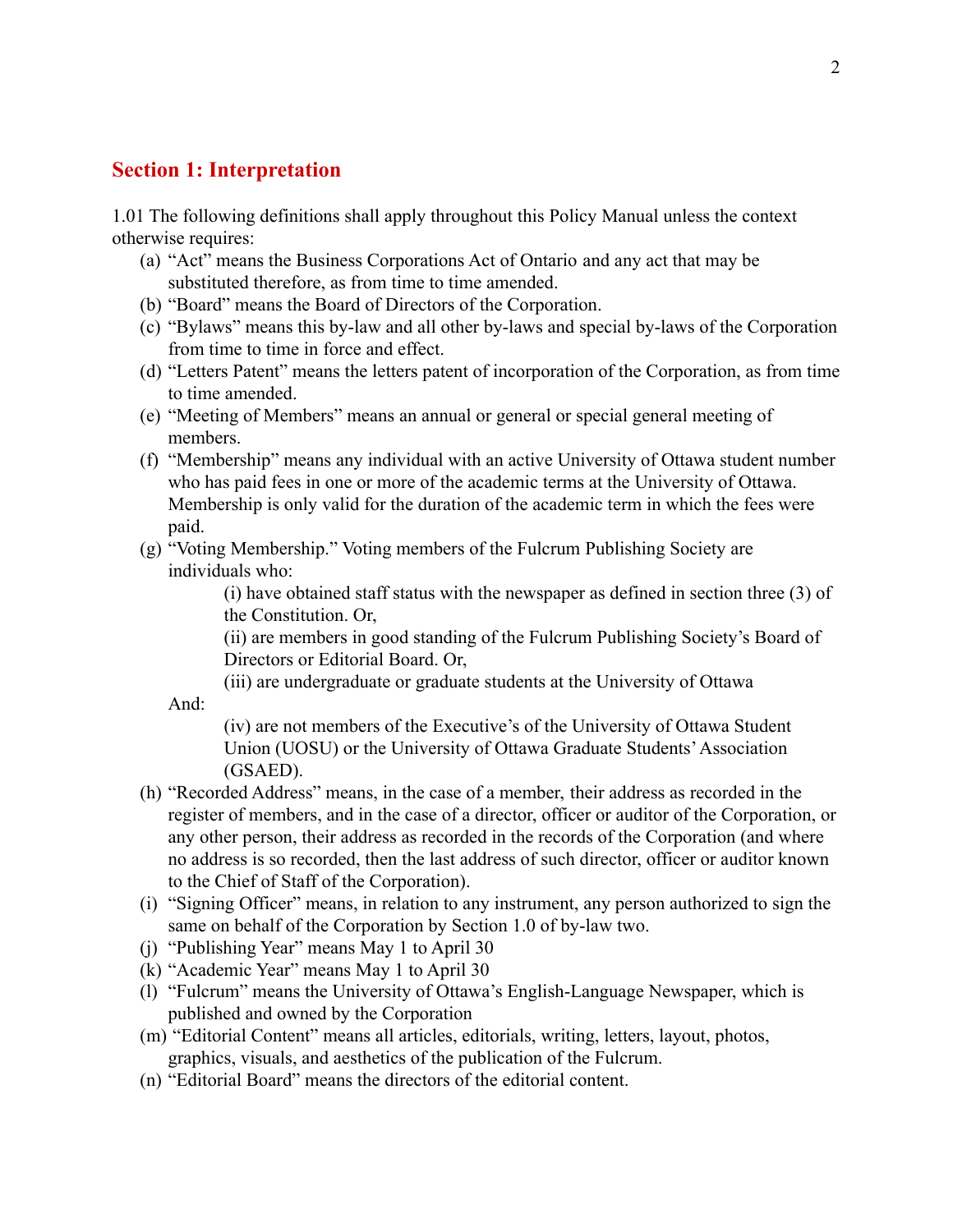- (o) "Employees" means section editors, editor-in-chief, unelected editorial positions, business positions, and any other individual on the Corporate payroll.
- (p) "Editorial Department" encompasses the editorial board, all employees, and volunteers responsible for aspects of producing editorial content, and all production of editorial content for the Fulcrum.
- (q) "Business Department" encompasses all employees and volunteers responsible for overseeing the financial management of the Corporation, but excludes the Board of Directors of the Corporation.
- (r) "Constitution" means the governing document in which the governing policies of only the Editorial Department are set out.
- (s) "Policy Manual" means the governing document in which the governing policies of the Business Department and of the Corporation as a whole are set out.
- (t) "Publication" refers to a weekly cycle as defined by the Editorial Board.
- (u) "Staff status" refers to a volunteer who has contributed to the paper three times and has attended three volunteer meetings.

### *Last updated on July 28, 2020*

# **Section 2: Preamble**

2.1 Purpose. This policy manual shall serve to govern all policies and operating procedures of the Corporation.

2.2 Authority. If any of the provisions contained in this Policy Manual are inconsistent with those contained in the Bylaws of the Corporation, the provisions contained in the Bylaws of the Corporation shall prevail.

2.3 Amendment Procedures. This Policy Manual shall be amended by a majority vote at a duly constituted meeting of the Board, except where a policy has been mandated by the voting members at a duly constituted meeting of members. All policies mandated by the voting members will be noted as such throughout this Policy Manual.

2.4 Distribution. Prior to the first duly constituted meeting of the Board in any given publishing year, each director must receive a copy of this Policy Manual. A copy of this Policy Manual must be made available on the Corporation's website.

2.5 Review. At at least one duly constituted meeting of the Board in any given publishing year, the Policy Manual must be reviewed.

*Last updated on December 9, 2015*

### **Section 3: Mission and Vision Statements**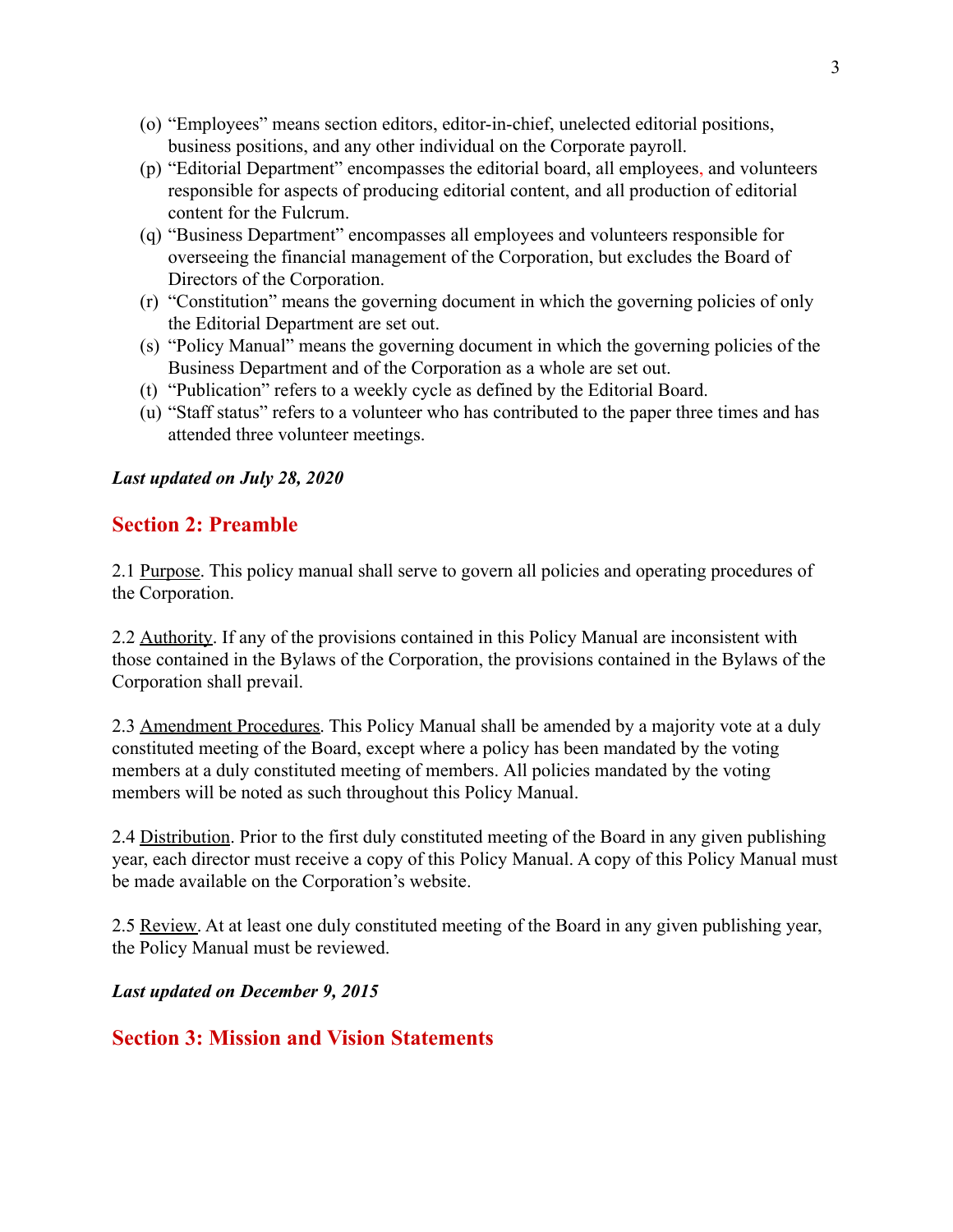3.1 Mission Statement. By holding those in positions of power accountable, the Fulcrum promotes the wellbeing of the University of Ottawa community through accessible and independent information from on and off campus.

3.2 Vision Statement. A University of Ottawa where every community member has the Fulcrum in the palm of their hand.

### *Last updated on July 22, 2020*

### **Section 4: Committees**

4.1 Definition. All committees of the Board fall to the President of the Corporation to create. No committee of the Board has executive powers, except for the Executive Committee of the Board. All committee meetings are open to non-directors. The Board may choose at any time to refrain from convening any committee contained in this section of the Policy Manual.

4.2 Legal Committee. The Legal Committee shall be a special committee of the Board consisting of at least two (2) directors, one of which must be the President of the Corporation. The Editor-in-Chief must also sit on this committee. The Legal Committee is charged with finding at least two (2) experts in the field of law to act in an advisory capacity for the Corporation. The Legal Committee is also charged with researching publication, corporate, and employment law in order to advise the Board on any matter that the Board deems necessary. Should it be required, any committee of the Fulcrum pursuant to this policy may seek the Legal Committee's advice.

4.3 Marketing Committee. The Marketing Committee is a standing committee of the Board consisting of the President, the Online Editor, the Executive Director, and two (2) directors. The committee is responsible for developing strategies to increase the Fulcrum's visibility on campus with the intention of increasing readership and planning fundraising initiatives for the Fulcrum.

4.4 Finance Committee. The Finance Committee shall be a standing committee of the Board that is responsible for overseeing the creation of the budget of the Corporation, overseeing the audit, recommending financial policies to the Board, and supervising the financial affairs of the Corporation. The Finance Committee shall be chaired by the President or a Director appointed by the President and additionally be comprised of the Editor-in-Chief, the Executive Director, and any director, employee, or staff member of the Corporation as appointed by the Board who expresses interest in the process. The Finance Committee is required to meet as many times as necessary to fulfill the duties placed upon them. The budgeting process which must be undertaken by the Finance Committee is outlined in this Policy Manual.

4.5 Human Resources Committee. The Human Resources (HR) Committee is a standing committee of the Board consisting of the President and two (2) directors. This committee is responsible for hiring the Executive Director and Online Editor, as well as contract negotiations and performance reviews, and exit interviews for the Executive Director, Online Editor, and Editor-in-Chief. It shall also have the authority to discipline, but not dismiss any employee. However, the committee may recommend dismissal of any employee to the Board.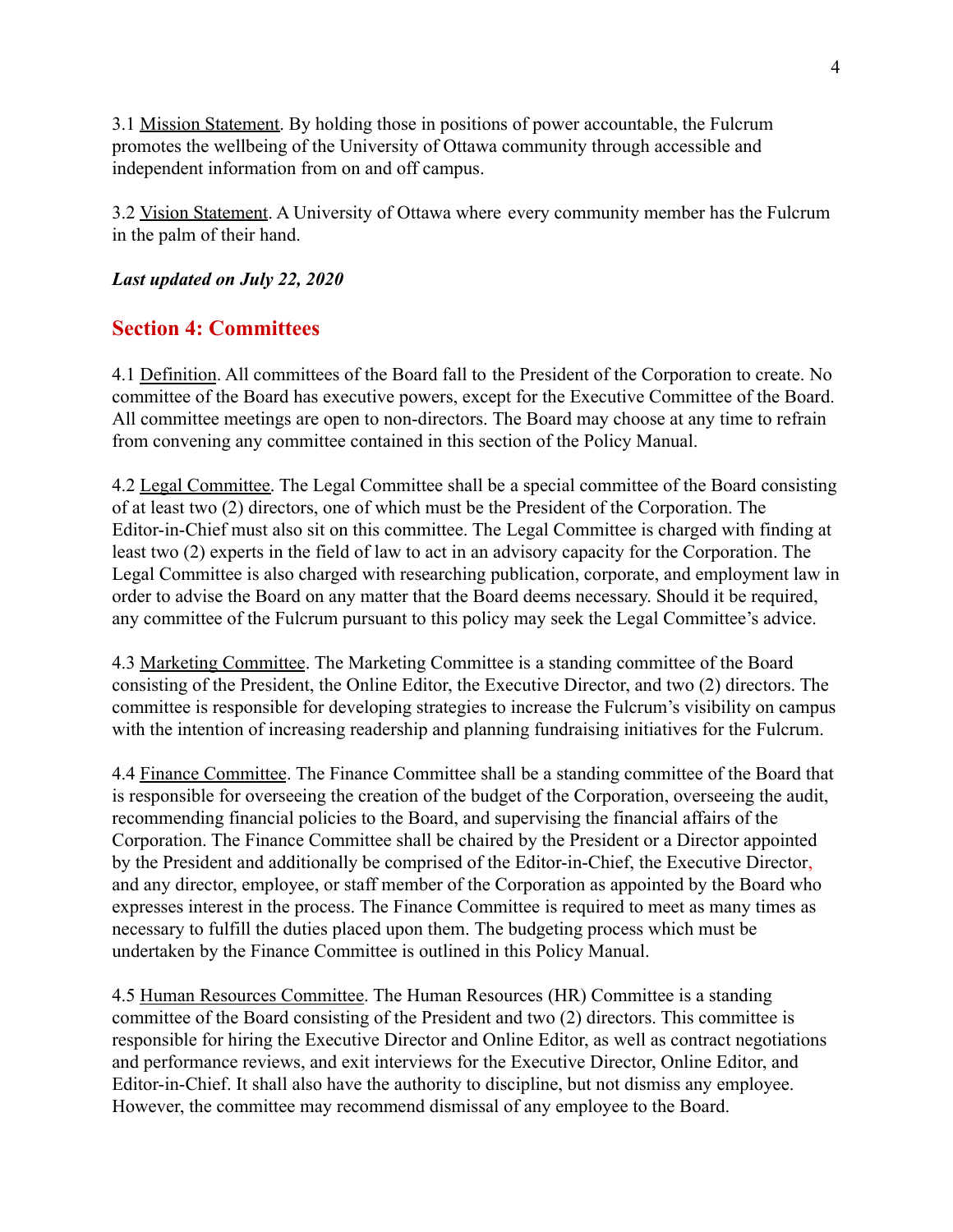4.6 Inter-board Health and Wellness Committee. The Inter-board Health and Wellness Committee is a standing committee of the Board consisting of the President, two (2) directors, the Editor-in-Chief, and any interested Fulcrum volunteer or staff member. The committee is tasked with promoting and facilitating a healthy workplace and wellness amongst the employees, volunteers, and Board members of the Fulcrum. Moreover, the committee is responsible for improving communication between the Board and Editorial employees, including but not limited to communicating decisions made at monthly Board meetings.

4.7 Capital Assets Committee. The Capital Assets Committee is a special committee of the Board consisting of the President, two (2) directors, the Executive Director, and Editor-in-Chief. The committee is responsible for pursuing any policy related to major operational purchases including but not limited to office furniture, computer equipment, software, and cameras.

4.8 Policy Review Committee. The Policy Review Committee is a standing committee of the Board consisting of the President and two (2) directors. The committee is responsible for reviewing suggested changes to the Corporation's policy documents, making policy recommendations, and reviewing the Bylaws and Policy Manual yearly before the Annual General Meeting.

4.9 Executive Committee. The Executive Committee is a special committee of the Board consisting of the President, Vice-President, Chief of Staff, and Treasurer. The committee is responsible for making executive decisions on behalf of the Board.

4.10 Grievance Committee. The Grievance Committee is a special committee of the Board. The overseer of the complaint shall be the Chair of the committee. They shall immediately fill the two other positions, avoiding any persons known to be substantially in conflict with either the complainant(s) or defendant(s);

- a. the second member of the committee shall be a voting member of the Board appointed by the President;
- b. the third member of the committee shall be the Executive Director;
- c. the overseer of the complaint should also recognize the need to represent a diversity of backgrounds and opinions on the committee.

### *Last updated on May 19, 2021*

# **Section 5: Financial Governance**

5.1 Oversight. The day-to-day financial governance of the Corporation shall be overseen by the Executive Director of the Corporation. In all financial management, the Executive Director is responsible to the President of the Board, and to the Board of Directors itself.

5.2 Signing Authorities. The signing authorities of the Corporation shall be the:

- a. President;
- b. Executive Director; and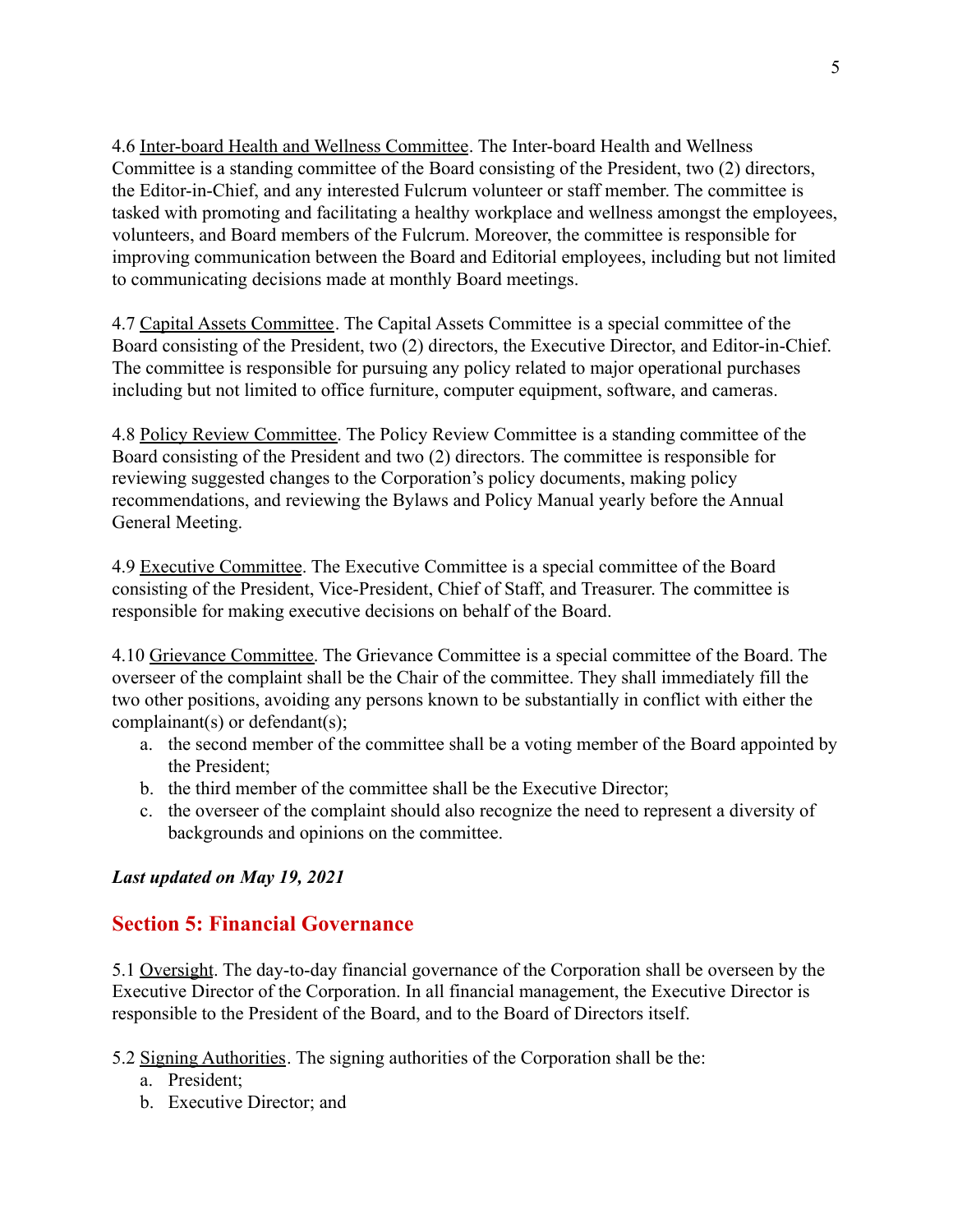c. Any one Board member as voted in by the Board

5.3 Requirements. Two (2) signing authorities are required to sign any cheques or negotiable instruments signed on behalf of the Corporation.

5.4 Contracts. Contracts, documents or any instruments in writing requiring the signature of the Corporation, aside from cheques, must be signed by the President of the Corporation and a second signing authority.

5.5 Investments. Any investments in the name of the Corporation shall be in the control of the President of the Corporation and any such other persons as the Board shall appoint from time to time. The President of the Corporation shall be given the authority to contact the investment broker to obtain any knowledge needed to perform their duties.

5.6 Bookkeeper. There shall be an external bookkeeper of the Corporation. The bookkeeper shall be approved by a vote of the Board.

5.7 Advertisements. The Executive Director shall be responsible for ensuring that all advertisements that are published correspond with a signed contract from the advertiser.

5.8 Financial Review. The Executive Director of the Corporation shall be tasked with reviewing the books of the Corporation prior to each duly constituted Board meeting. They are responsible for reconciling petty cash to ensure that all expenditures are legitimate; reconciling credit card purchases to ensure that expenditures are legitimate; reviewing employee payroll to ensure that employees are receiving the correct remuneration; reviewing the list of unpaid advertisers to ensure that collections are kept up to date; ensuring that all invoices issued correspond to signed contracts. A report on the finances of the Corporation must be submitted by the Executive Director at all duly constituted Board meetings.

5.8.1 Performance Review. Twice per fiscal year, at regular intervals, the President and Vice-President must meet with each Business Employee and the Editor-in-Chief to review their performance. These meetings must be focused on improving their performance in relation to their job descriptions and any other guiding documents, and must be positive in tone.

5.9 Audit. The audit shall be monitored by the President, Executive Director, and the Finance Committee and such committee shall have the power to approve drafts, except the final draft which must be approved by a majority vote of the Board. If signatures are needed to approve the final draft it shall first be signed by the President, followed by any other member determined by the Board to fill the required signatures. Auditors shall be instructed to complete all the necessary tax return forms for both levels of governments.

5.9.1 Audit. A full audit must be conducted every year.

5.10 Loans. No member of the Board or employee of the Corporation may borrow money on the credit of the Corporation, or charge, mortgage, hypothecation or pledge all or any of the real or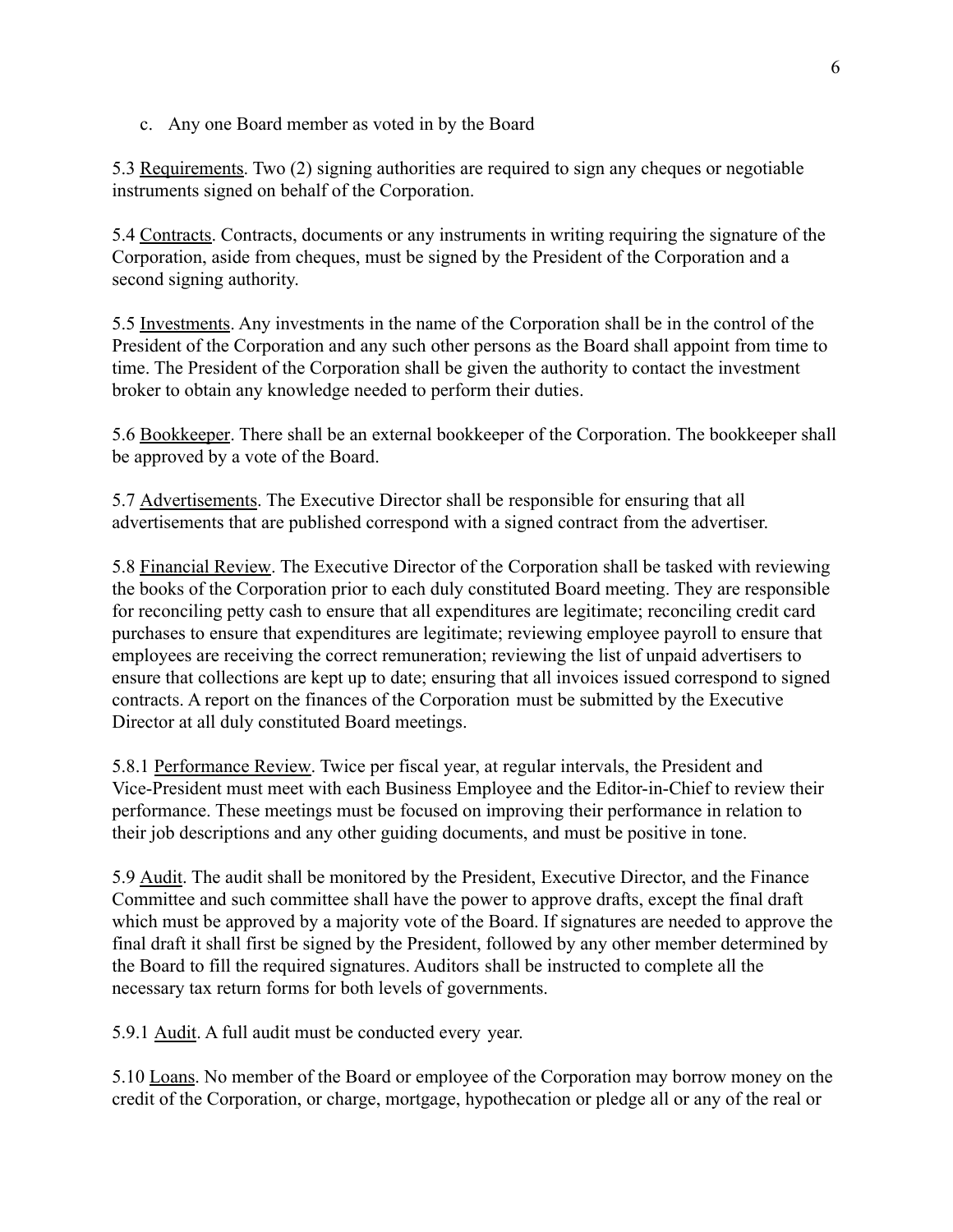personal property of the Corporation including book debts, rights, powers, franchises and undertakings to secure any securities or any money borrowed, or other debt, or any other obligation or liability of the Corporation.

5.11 Financial Statements. The Corporation shall comply with the financial statement requirements of the Act which are applicable to the Corporation. Notwithstanding the generality of the foregoing, the President of the Corporation shall prepare or cause to be prepared the following financial statements:

- a. Balance Sheet;
- b. Statement of Income and Expenses;
- c. Statement of Accumulated Equity;
- d. Statement of Change in Financial Position.

5.12 New Spending. Any substantial deviations, changes, or unplanned/new spending in excess of \$500 that is not reflected in the current year's approved budget is subject to approval by the Board.

5.12.1 Formal Raise Process. If an employee at any time wishes to request a raise in pay, their proposal must be submitted in writing to the Human Resources Committee for a two-stage evaluation.

5.12.1.1 The Human Resources Committee will assess the request based on its merits. This assessment will be based exclusively on any new information that either the Fulcrum or employee could not have reasonably been expected to know at the time the initial rate of pay was agreed upon. If the request is rejected on the basis of this assessment the decision is final. If the request is accepted it passes to the second stage.

5.12.1.2 The Finance Committee will assess the request based on the available assets of the Fulcrum. If the funds are not available the offer will be rejected. This decision will be final. If it is determined that funds are available, the Finance Committee will then be responsible for making a recommendation to the Board to accept the request in whole or in part, and, in the case where only a partial offer is made, and the Board accepts the recommendation, negotiating where necessary.

5.13 Transfers. Transfers of funds from the Corporation's chequing account may be approved in principle in the budget. The Board shall approve any transfers between the Corporation's account.

5.14 Changing Signing Authorities. At any date prior to the first duly constituted meeting of the new Board, an outgoing President and the elected Board member who holds signing authority must submit signed letters renouncing their signing authority of the Corporation to the Executive Director. At any date prior to May 31 or immediately following the hiring of a new Executive Director, the outgoing Executive Director must also submit a signed letter renouncing their signing authority of the Corporation to the President. At the time of the expiration of a contract, termination or resignation of an employee mandated by the Board to have signing authority, they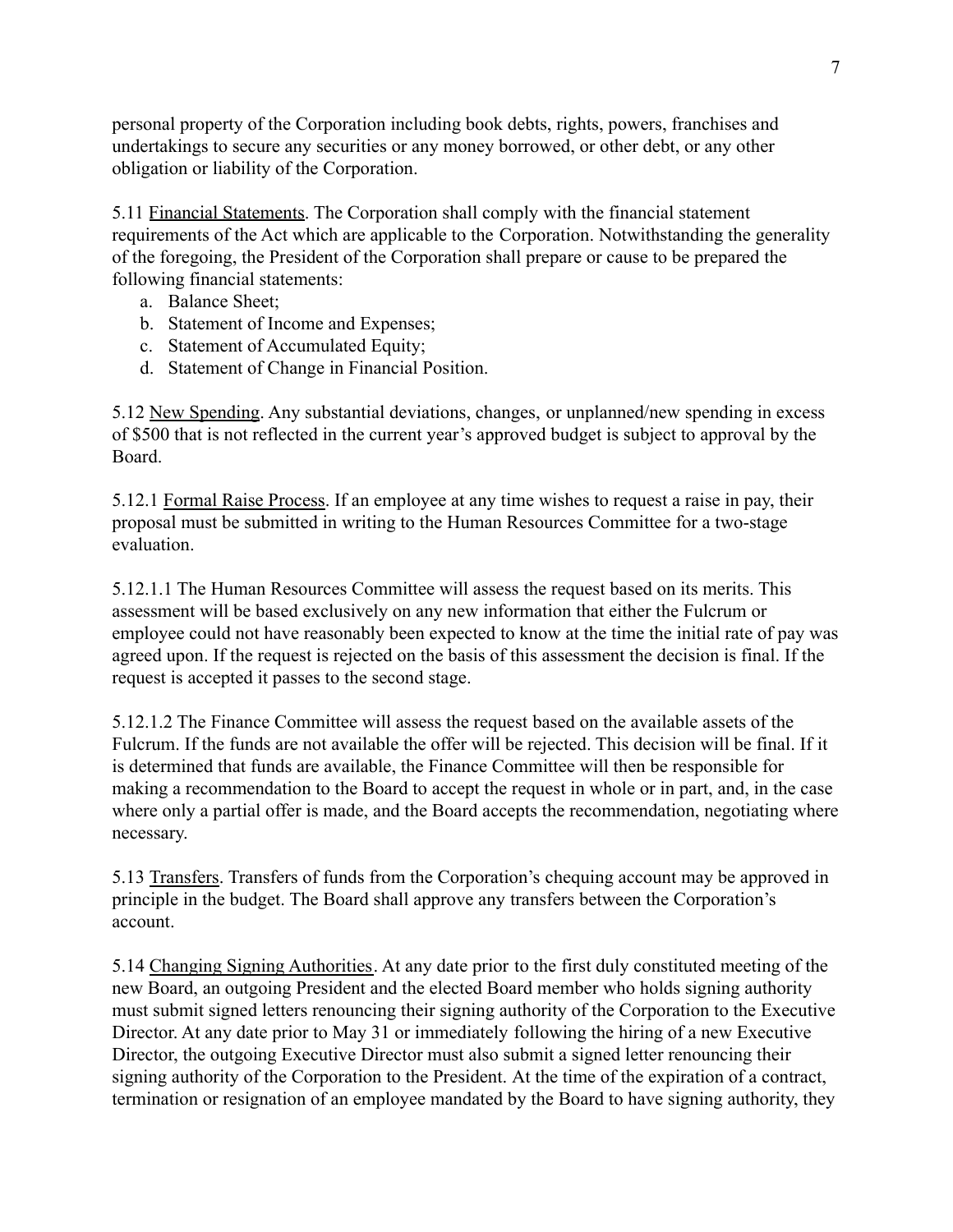must submit a signed letter renouncing their signing authority of the Corporation to the Executive Director.

5.15 Corporate Credit Card. There shall be a Credit Card available for use of the Corporation. Although the card will belong to the Corporation, an individual of the Society with signing authority is required to guarantee the card and accept personal liability for the account. This means the Credit Card shall be under the name of said individual with signing authority. The Credit Card shall be obtained by and go under the name of the Executive Director or another individual with signing authority for that fiscal year. At the time of termination, resignation, or the ending of the contract of an Executive Director or other signing authority whose name is on the card, the card must be cancelled and an application for a Credit Card with a new name on it will be made.

5.16 Exit Interviews. An outgoing Executive Director, outgoing Online Editor, and outgoing Editor-in-Chief must complete exit interviews prior to the expiration of their contracts. The exit interviews will be conducted by the President and/or any other Directors or staff as appointed by the President.

5.17 Low Liquid Assets. If at any point the Corporation's liquid, uncommitted assets (i.e. for the purposes of a reserve fund), as assessed by the Executive Director, are in danger of reaching an amount of ten (10) per cent or less of the Corporation's annual budget, the Executive Director is required to notify the President immediately, who is subsequently required to notify the Board of Directors immediately and ensure that the necessary arrangements are made for an emergency meeting of the Board of Directors, a meeting which must take place within the next business week to address the financial concerns as raised by the Executive Director.

5.18 Staff Contingency Fund. The budget passed by the Board shall include a line designated as "Staff Contingency Fund" and which:

- a. Shall be no less than two (2) per cent of the total salaries line. These funds will be drawn from a special account reserved expressly for this purpose, which will be replenished each year as necessary;
- b. Shall be used to pay for unexpected expenses, including, but not exclusive to: unforeseen leave and raises;
- c. The Editor-in-Chief may ask the President for authorization to use the fund. The President's permission shall be considered sufficient for its one-time use;
- d. Any authorization of funds made by the President must be included in the President's monthly report;
- e. If the funds requiring authorization affect more than two publication cycles, then the Board's approval is required.

### *Last updated on May 19, 2021*

# **Section 6: Budget Policy**

6.1 Annual Budget. The Corporation shall create and approve a budget for each fiscal year.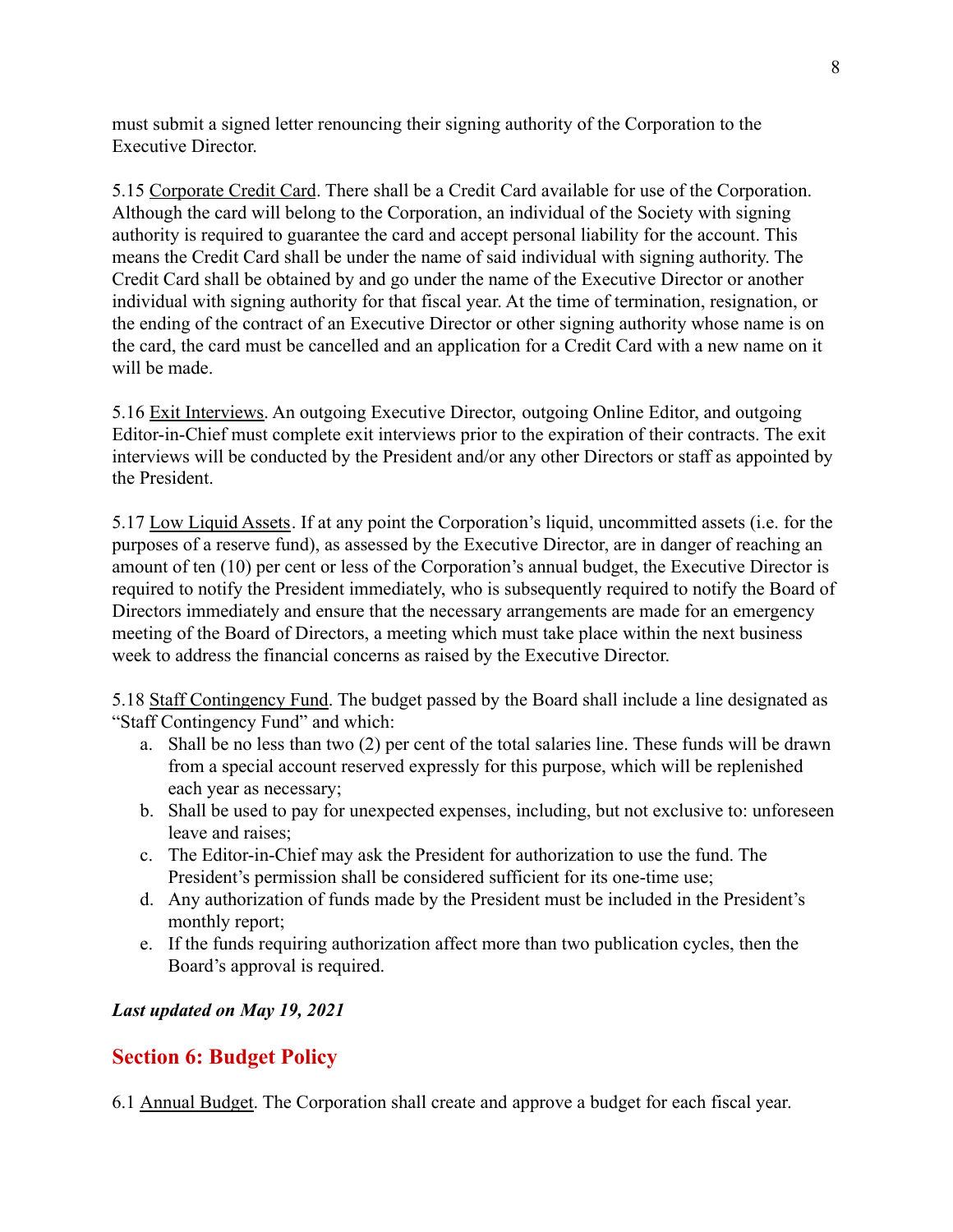6.2 Responsibility for Drafting. The Finance Committee in conjunction with the Executive Director should be responsible for drafting the budget.

6.2.1 Supporting Documents. The Finance Committee and Executive Director are also responsible for preparing the following supporting documents in an up-to-date and accessible format accompanying the proposed draft when applicable: the previous annual budget, budget notes from the Board and Committee meetings, strategic vision documents with budgetary impact, costs/income projection rationales, product and service estimates, pertinent maintenance, renewal or fixed costs, as well as any comments and recommendations made in the consultation process.

6.2.2 Advertising Plan. At the earliest reasonable opportunity following the hiring of an Executive Director, they must develop a thorough and comprehensive plan for obtaining advertising sales. The plan must be reviewed for comprehensiveness, thoroughness, and feasibility by the President of the Society in a meeting with the Executive Director called for that purpose. Should the advertising plan meeting between the Executive Director and President not occur within thirty (30) days of employment, an emergency meeting of the Board must be called to consider the advertising plan and the reasons for which it was not drafted by the deadline.

6.3 Approval. The draft budget shall be presented with all pertinent supporting documents to the Board at a meeting preceding the Annual General Meeting. Once approved by the Board, the Draft Budget must be presented to the Membership for approval at the Annual General Meeting.

6.3.1 Supporting Documents at AGM. Supporting Documents need not be provided at the Annual General Meeting.

6.4 Consultation. The Executive Director and the Chair of the Finance Committee must provide a draft budget and supporting documents to the following individuals at least seven (7) days before submission to the Board for comments and recommendations:

- a. Editorial Board
- b. Editor-in-Chief
- c. President
- d. Board of Directors

6.4.1 Incorporation of Consultation Feedback. The Finance Committee and Executive Director should meet to decide how to incorporate feedback given during consultation, before approving the draft that will be presented to the Board.

6.5 Drafting the Budget for Consultation. The following process should be followed to draft the initial budget that will be the object of consultation.

a. Beginning at the start of the third quarter, the Executive Director should present the Finance Committee with the current fiscal year's budget, adjusted only by rate increases on current services i.e. printing, and other services, as an initial draft, accompanied by all pertinent supporting documents.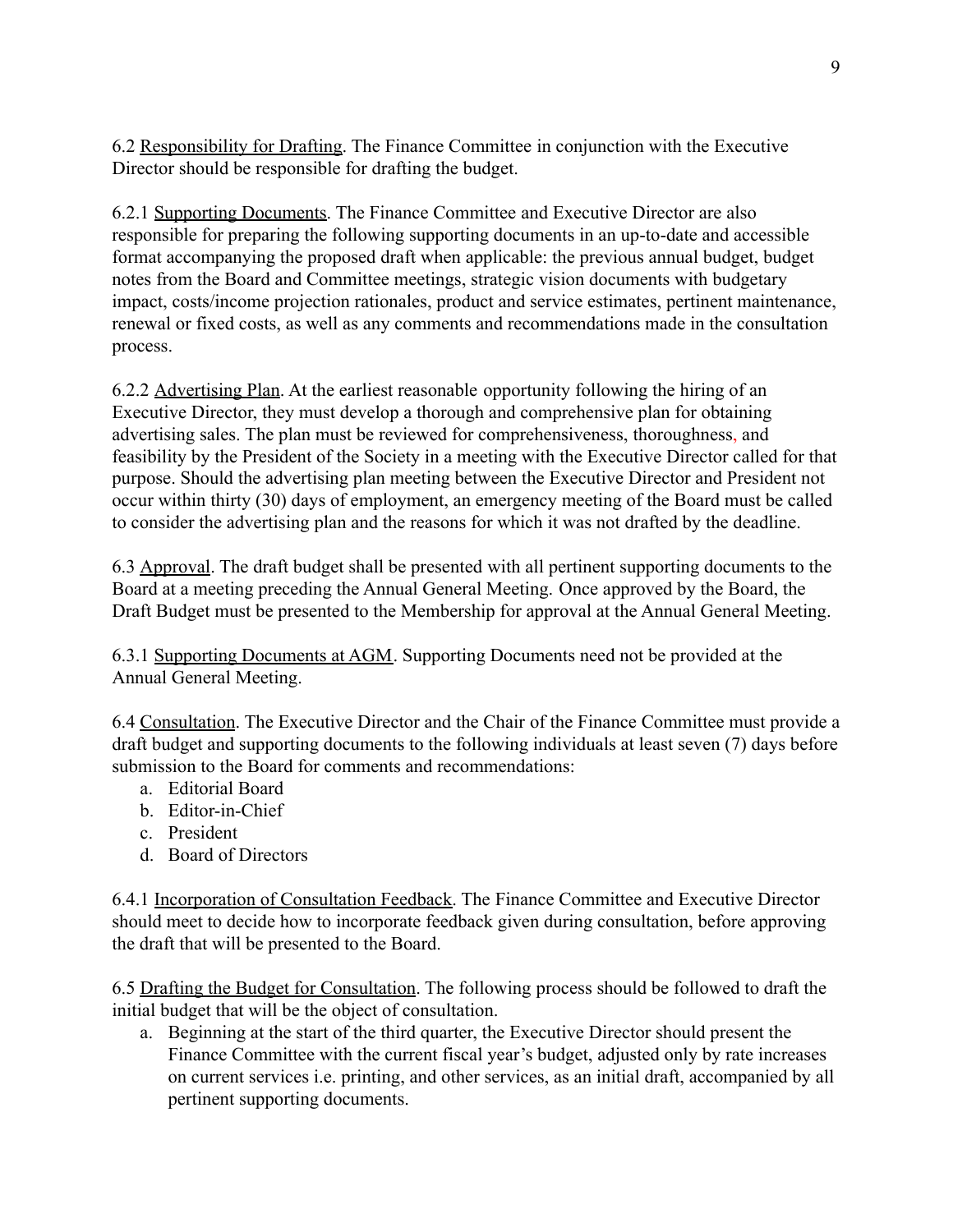- b. The Finance Committee should then meet to discuss in general terms the current year's operations and project proposals for the subsequent year.
- c. The Human Resources Committee should review current year's salaries & wages in conjunction with the President, Editor-in-Chief, and Executive Director.
- d. Based on the conclusions and directives reached by the Finance and Human Resources Committees, the Executive Director should draft a new budget, including all new projects, advised cutbacks, new wage lines, etc.
- e. The Finance Committee should meet to approve this draft (from part d) for consultation.

6.6 Required Budget lines. The following lines, under the circumstances provided below, must be provided for in the budget:

- a. Contingency Fund. If less than ten (10) per cent of the organization's projected annual expenses is available in the form of liquid assets, the organization will be required to include in the annual budget a Contingency Fund line equivalent to at least one month's operating expenses.
- b. Melanie Wood Commemorative Fund. The budget passed by the Board shall include a line designated as "Melanie Wood Commemorative Statue Fund" and which:
	- i. Shall be of an amount of no less than pi dollars;
	- ii. This fund will be used to erect a statue in front of the Fulcrum offices or in another suitable location in commemoration of Melanie Wood.

6.7 Budgetary Review. The budget with year-to-date spending must be reviewed by the Finance Committee, Executive Director, and President on at least a quarterly basis.

6.7.1 Overspent Budget Line. If a budget line is exceeded, it must be reported to the Board in the Executive Director's monthly report, and at the next possible Finance Committee meeting for discussion.

6.7.1.1 Significant Unapproved Overspending. If a budget line is exceeded without approval by \$2000 or 25%, whichever comes first, then a meeting of the Finance Committee will automatically be triggered. The Board may, by general vote, determine that this meeting is not required.

6.7.1.2 Detailed Report of Activities. The Board may require from the Executive Director a detailed report of all activities under the overspent budget line.

6.8 Surplus Funds and Flexible Spending. If it becomes clear to the Board that there will be a significant surplus at the end of the year, allocations may be made to special projects.

6.8.1 Consideration of Special Projects. The Strategic Planning Session is the primary place to set priorities for surplus funds. Outside of the Strategic Planning Session, a detailed and costed proposal, with an assessment of budgetary impact should be presented to the Board at a monthly meeting.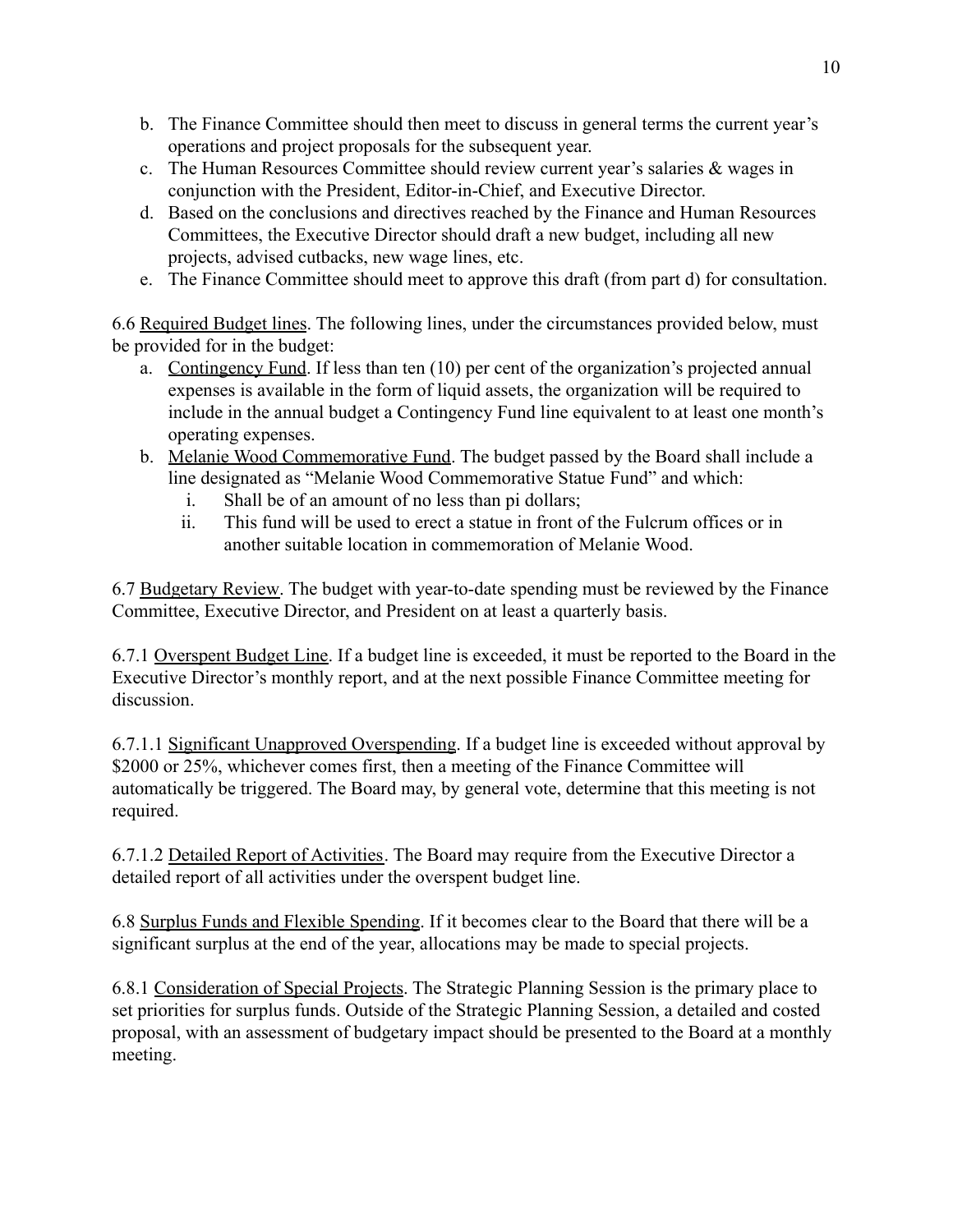6.9 Requests for Copy of Budget. The Executive Director is obligated to present the budget with year-to-date spending to any Member, Director, or Employee who requests it.

6.9.1 Timeframe for Delivery of Budget. The Executive Director must provide the requestor with the most up-to-date available budget with the year-to-date spending within five (5) days. If the requestor specifies that the year-to-date spending must be as up to date as possible, the Executive Director must fulfill the request within fourteen (14) days.

6.10 Deficit Budgeting. The Corporation must not budget/run for a deficit for four (4) consecutive fiscal years. In the fifth (5) year, the Corporation must avoid a deficit at all allowable costs.

6.11 Editorial Salaries. The budget for Editorial salaries for the upcoming publishing year is set by the Board in conjunction with the annual budget planning process.

a. The Executive Director, Editor-in-Chief, and President shall review the existing salary structure for the Editorial Board and propose changes to the Board.

### *Last updated on May 19, 2021*

# **Section 7: Hiring**

7.1 Hiring Practice. Throughout the hiring process, no decision may be made concerning an applicant based on race, colour, sexual orientation, disability, age, marital status, political or religious affiliation, place of origin, socio-economic class, or gender. At all times, the hiring committee must act in accordance with Provincial and Federal law and adhere to non-discriminatory hiring practices. No employee may be a director of the Corporation.

7.2 Hiring Committee. All hired employees shall be hired by a committee struck according to Sections 7.14 and 7.15. Each committee shall select a chair from its numbers.

7.3 Advertising. All posted positions must be advertised for a minimum of two weeks prior to the due date of applications. Advertising must appear in as many issues of the Fulcrum as are published during this period. All hiring advertisements must include:

- a. Title of the position being hired;
- b. Stipulations on how to submit an application;
- c. Contact info for the chair of the Hiring Committee;
- d. A sampling of duties included in the job description; and
- e. A clear deadline that the application must be received.

7.4 Applications. The Hiring Committee must receive a hard or electronic copy of an application by the due date for such a submission to be considered valid. Within two (2) days of the due date for applications, the hiring committee must meet to review the submitted applications.

7.5 Interviews. The Hiring Committee must interview a candidate before an offer is made.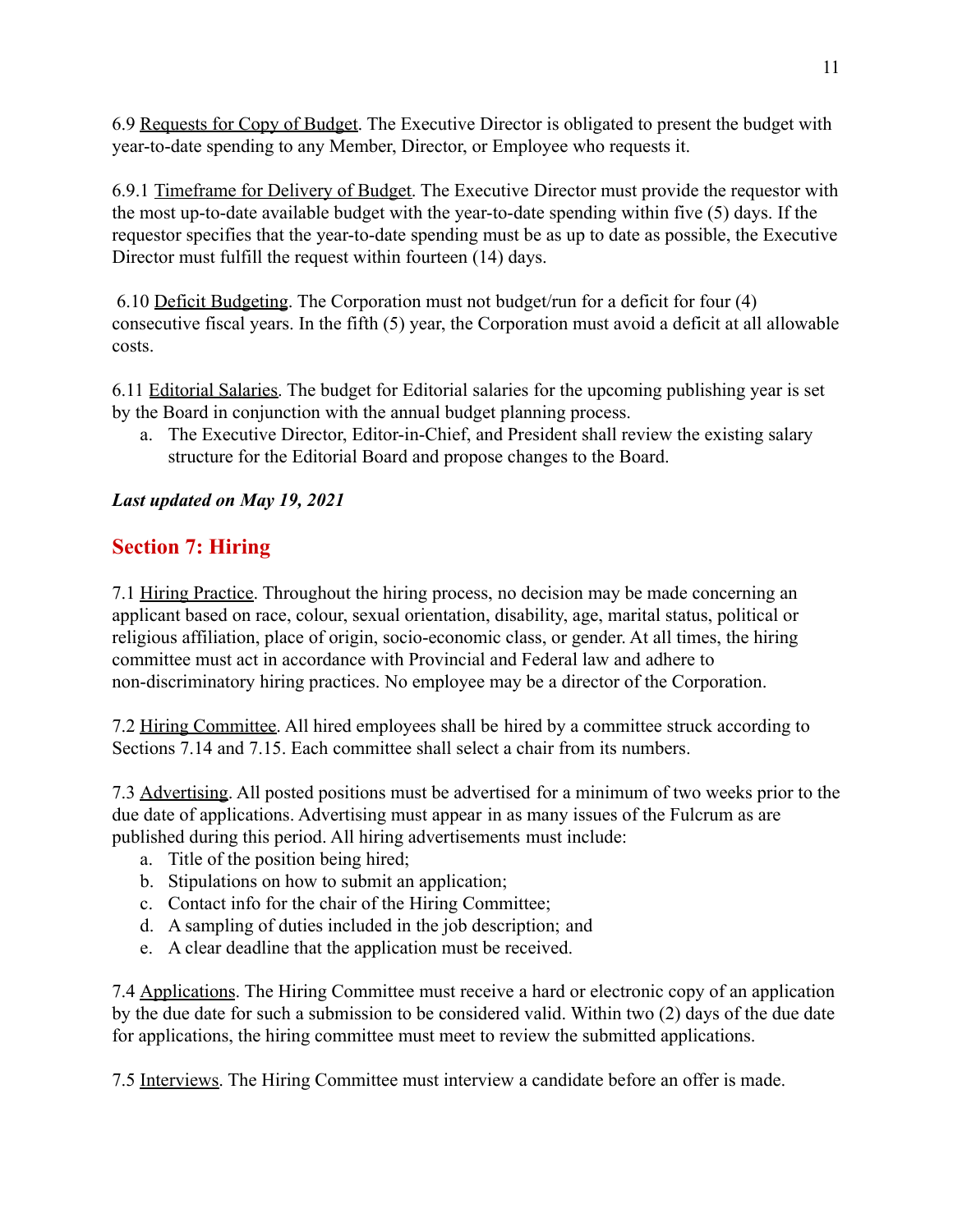7.6 Notification. Following the selection of candidates to interview, the chair of the committee shall contact each candidate and set up an interview time. A candidate may be disqualified if they fail to respond to requests for an interview within seventy-two (72) hours of first contact. Unsuccessful applicants must also be notified via email that their application was rejected.

7.7 Attendance. The chair of the Hiring Committee shall attempt to arrange a time for interviews that accommodates all committee members. In the event that a member is unable to attend the meeting, they may be excused by submitting a letter to the committee chair. Candidate interviews may not occur with fewer than fifty (50) percent of mandated committee members. The Hiring Committee may consider members or candidates in attendance via electronic means at its own discretion.

7.8 Questions. Prior to the first interview, the committee must create a list of questions that will be used for all interviews. The list of questions may pertain only to the position to be hired. This list of questions must be used for all candidates. The committee may also ask questions that clarify or follow up on a candidate's answer to a previous question.

7.8.1 References. Any hiring committees for the positions of Executive Director and Online Editor must request two references from interviewed candidates and ensure that every effort is made to check those references prior to the selection of successful applicants.

7.9 Selection. Within three (3) days of the final interview, the committee must meet to select a candidate. The committee should use a matrix based on experience, suitable skills, familiarity with the student press in general, professionalism, and any other criteria relevant solely to the candidate's suitability for the position to select a candidate.

7.10 Ratification. The hiring committee shall notify the Board of the selected candidate. A vote to ratify the selected candidate shall be initiated by the President before the proposed start date.

7.11 Offer of Employment. The chair of the Hiring Committee shall make an offer of employment to the selected candidate. The committee may also select up to two other candidates based on this criteria should the selected candidate not be approved or be unwilling or unable to assume the position.

7.12 Unsuccessful Candidates. The chair of the Hiring Committee shall contact the unsuccessful candidates and inform them that their application has been rejected.

7.13 Records. All applications, questions, matrices, and other documentation used in the hiring process should be submitted to the Executive Director for confidential filing.

7.14 Hired Business Employees. All business employees shall be hired by a committee of the Board consisting of three (3) directors. All business employees shall be ratified by the Board in accordance with Section 7.10.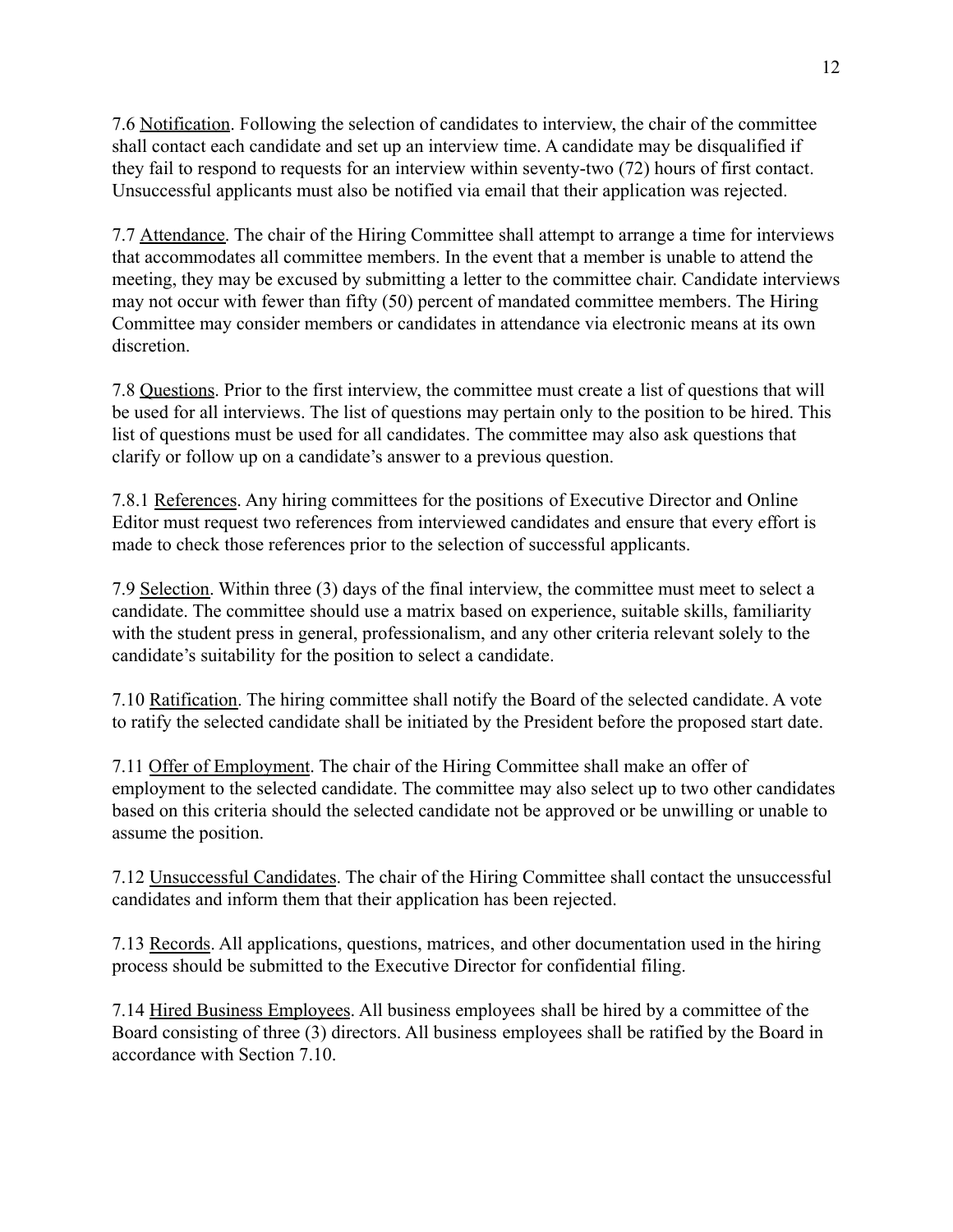7.15 Hired Editorial Employees.All non-Editorial Board editorial employees shall be hired by a committee consisting of the Editor-in-Chief, Executive Director, and a member of the Editorial Board. All hired editorial employees shall be ratified by the Board in accordance with Section 7.10.

### 7.16 Hired Editorial Employees.

- a. All members of the Editorial Board except for the Editor-in-Chief shall be hired according to the procedures outlined in section eight (8) of the Constitution. The Editor-in-Chief shall be elected and hired according to the procedures outlined in section seven (7) of the Constitution. All elected and hired editorial employees shall be ratified by the Board in accordance with Section 6.10.
- b. In the event that an elected editorial employee is not ratified, the Board shall notify the editorial staff and state its reasons in writing. The staff members, as outlined in the Constitution no later than seven (7) days after receiving the rejection notice from the Board, must hold an election within two (2) weeks, under the supervision and control of an individual chosen by the staff. If the Board does not ratify the elected candidate, the Investigation Committee shall be called in accordance with Bylaw 2, Section 13.

7.17 Employee Intake. After ratification, each employee must agree to the term of employment outlined in their contract and the Code of Conduct. They must be informed of the disciplinary procedures outlined in Section 8 of the Policy Manual. They must also complete any other official documents, including employee information forms and tax forms. They shall receive their transition report, keys, job description, a copy of their contract, and the Code of Conduct. They shall complete mandatory training as required by law within one (1) month of their start date.

7.18 Outside Employment. Any employee who holds employment with any organization outside of the Corporation at the time of their hiring or who takes such employment during their term, must have that employment approved. Employment that is deemed or found to be detrimental to the completion of any employees' responsibilities may be grounds for dismissal, subject to disciplinary policy.

- a. Editorial Employees' outside employment must be approved by the Editor-in-Chief. If the Editor-in-Chief wishes to seek outside employment during their term, they must submit a description of said employment to the Board of Directors prior to their ratification.
- b. Business Employees' outside employment must be approved by the Board of Directors.
- c. Failure to disclose outside employment is grounds for dismissal subject to disciplinary policy.

7.19 Emergency Hiring Procedure. In the event that a position is vacated and needs to be immediately filled, an individual may be hired on an interim basis while the position is being advertised. This individual will take up the position on an acting basis and will be compensated accordingly. The interim candidate must be ratified by the Board at their next meeting or by an online vote.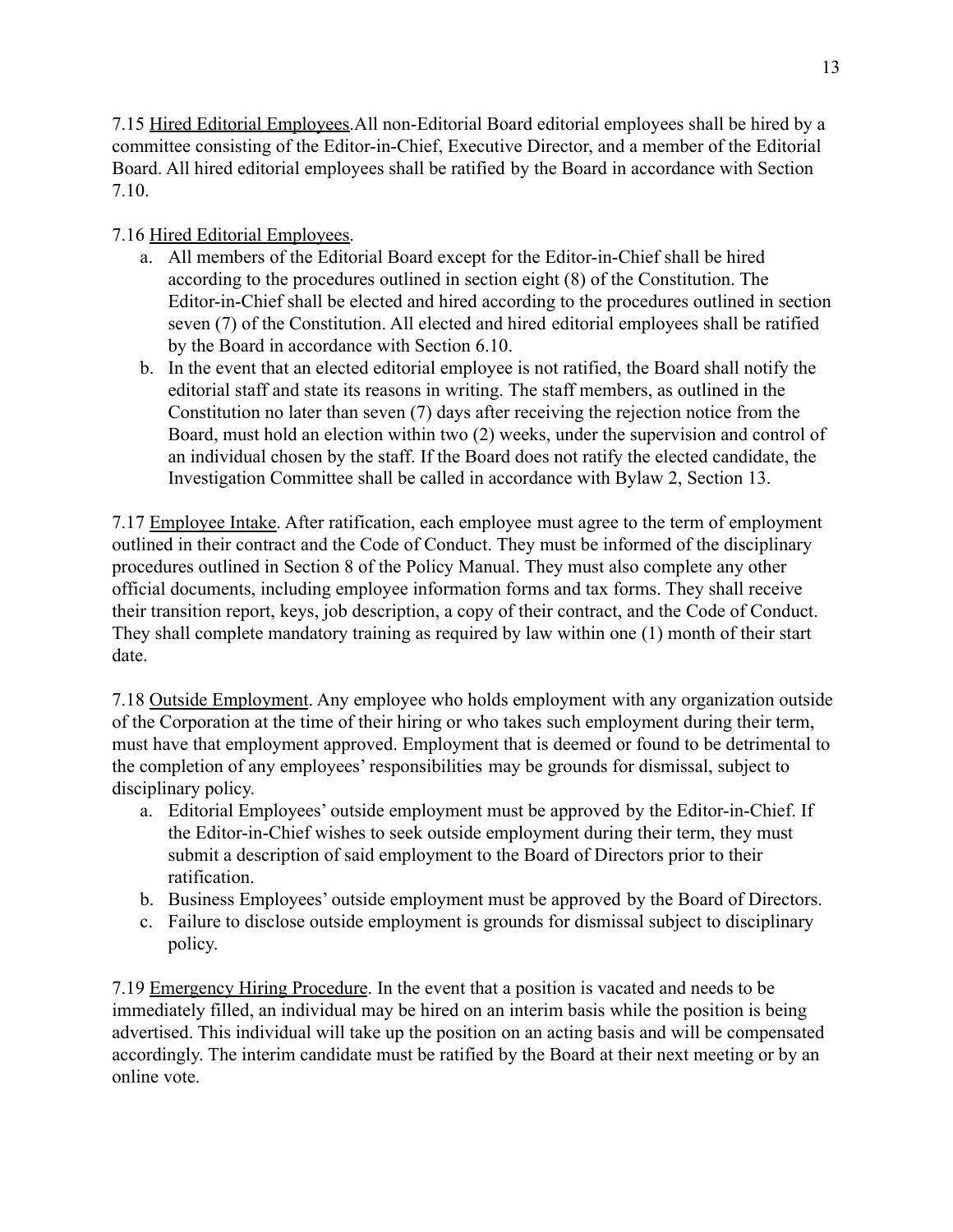# **Section 8: Disciplinary Procedures**

8.1 Objective. The aim of this disciplinary policy is to provide feedback to employees should their performance be unsatisfactory, and a framework for additional disciplinary measures up to and including dismissal.

8.2 Enforcement. Disciplinary procedures outlined in this section shall be enforced as follows:

- a. Editorial Employees. The Editor-in-Chief and Executive Director shall enforce progressive disciplinary procedures as defined in Section 8.6 for editorial employees. The Editor-in-Chief and Executive Director may refer an issue to the Human Resources Committee if it is sufficiently severe. The Human Resources Committee may, at its discretion, enact additional measures if the issue is sufficiently severe.
- b. Business Employees. The Human Resources Committee shall enforce progressive disciplinary procedures as defined in Section 8.6 for business employees. The Human Resources Committee may, at its discretion, enact additional measures if the issue is sufficiently severe.

8.3 Human Resources Committee. The Human Resources Committee is a standing committee of the Board consisting of the President and at least two (2) directors. The committee shall select a chair from its numbers. It shall have the authority to discipline, but not dismiss any employee. However, the committee may recommend dismissal of any employee to the Board.

8.4 Reports. The chair of the Human Resources Committee or the Executive Director must provide to the Board a report describing any offences and proposed disciplinary measures at any time within two (2) weeks occurrence of the incident. The Editor-in-Chief must be informed of the proposed disciplinary measures.

8.5 Location of Proceedings. Whenever possible, all disciplinary procedures are to be carried out at the Fulcrum's corporate headquarters.

8.6 Progressive Disciplinary Procedures. Progressive disciplinary procedures are to be used to provide feedback to employees should their performance be unsatisfactory, and to encourage them to correct their behaviour and improve themselves. Progressive discipline shall be carried out in the following manner:

- a. In the case of a first offence, an employee will be given a verbal warning and the directors or employees enforcing the disciplinary action must actively engage the employee in a constructive dialogue on steps that can be taken to improve the situation. A letter should be placed in the employee's confidential file signed by the directors or employees present outlining the disciplinary action taken, and the employee should be informed that two (2) more disciplinary actions could result in the termination of their employment.
- b. In the case of a second offence, an employee will be given a written warning signed by the employees or directors enforcing the disciplinary action. The employees or directors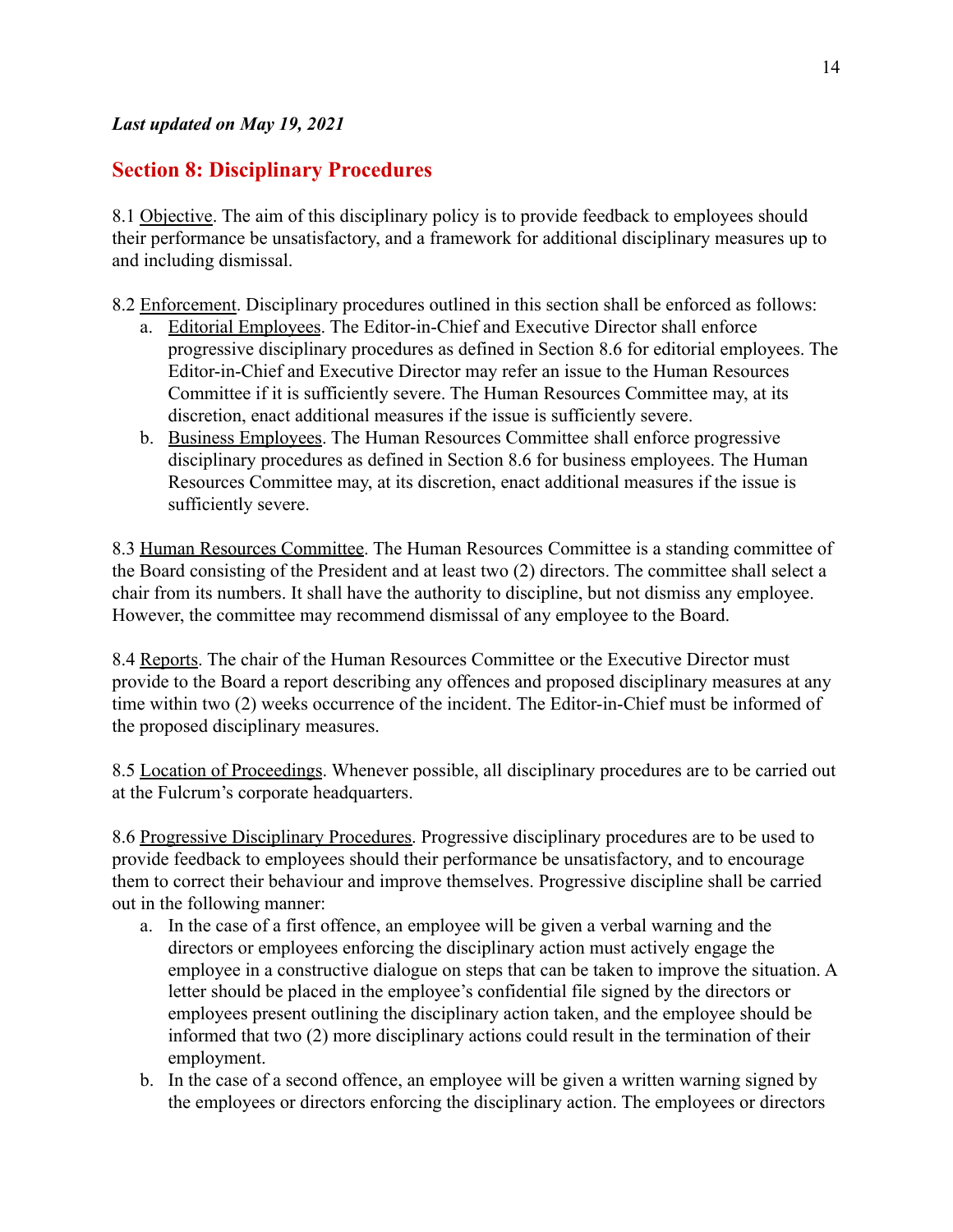enforcing the disciplinary action should engage the employee in a constructive dialogue and help them to analyze why their attempts to improve the situation were not successful. A copy of the written warning should then be placed in the employee's file, and they must be informed that one (1) more disciplinary action could result in the termination of their employment.

c. In the case of a third offence, the employee will be given a written warning signed by the employees or directors enforcing the disciplinary action and a copy will be placed in the employee's file. The employees or directors enforcing the disciplinary action must inform the employee that the Board will consider the termination of their employment.

8.7 Emergency Removal Procedures. Under extreme circumstances the Board shall have the authority to terminate immediately the employment of any employee.

- The President and at least one other member of the Board must notify the employee of the issue.
- Immediately following the notification, the employee shall be suspended of duties, title, and access. All actions required to ensure the suspension of access must be overseen by the President or Vice President.
- An emergency Board meeting shall be set for no more than ten (10) days from notification.
- The employee shall be entitled to speak to the issue at that meeting.
- The Board shall make a reasonable effort to notify the employee of its decision in a timely manner.

8.8 Dismissal Procedures. Dismissal of all employees will be conducted by the President and one (1) other director of the Board.

- a. Immediately following their dismissal, employees must receive a cheque for all unpaid monies and vacation pay owed to the employee as well as any termination pay required by law.
- b. The employee must also receive a letter of dismissal outlining the reason for dismissal ("without cause" is considered a reason in this context), a breakdown of all monies paid to them, and the signatures of the President and at least one (1) director of the Corporation. The Fulcrum retains the right to withhold a final paycheck until all outstanding assets are returned. If any of the procedures herein are in contradiction to an employee's contract, the contract shall prevail.
- c. If the employee is owed other monies that cannot be paid immediately, a statement of movies owed must be presented to the employee along with a letter indicating how they are to receive those funds, and any stipulations that may lead to them receiving fewer monies than indicated. If available, they should also receive a record of employment.
- d. The President is charged with acquiring any and all property of the Corporation, or in the charge of the Corporation that is currently in the possession of the employee prior to the employee leaving the headquarters of the Corporation. Dismissed employees must be monitored by any business member of the Fulcrum at all times while they are in the Corporation's headquarters.
- e. The Board must approve any letter of recommendation for a dismissed employee sent on behalf of any employee or director of the Corporation prior to it being sent.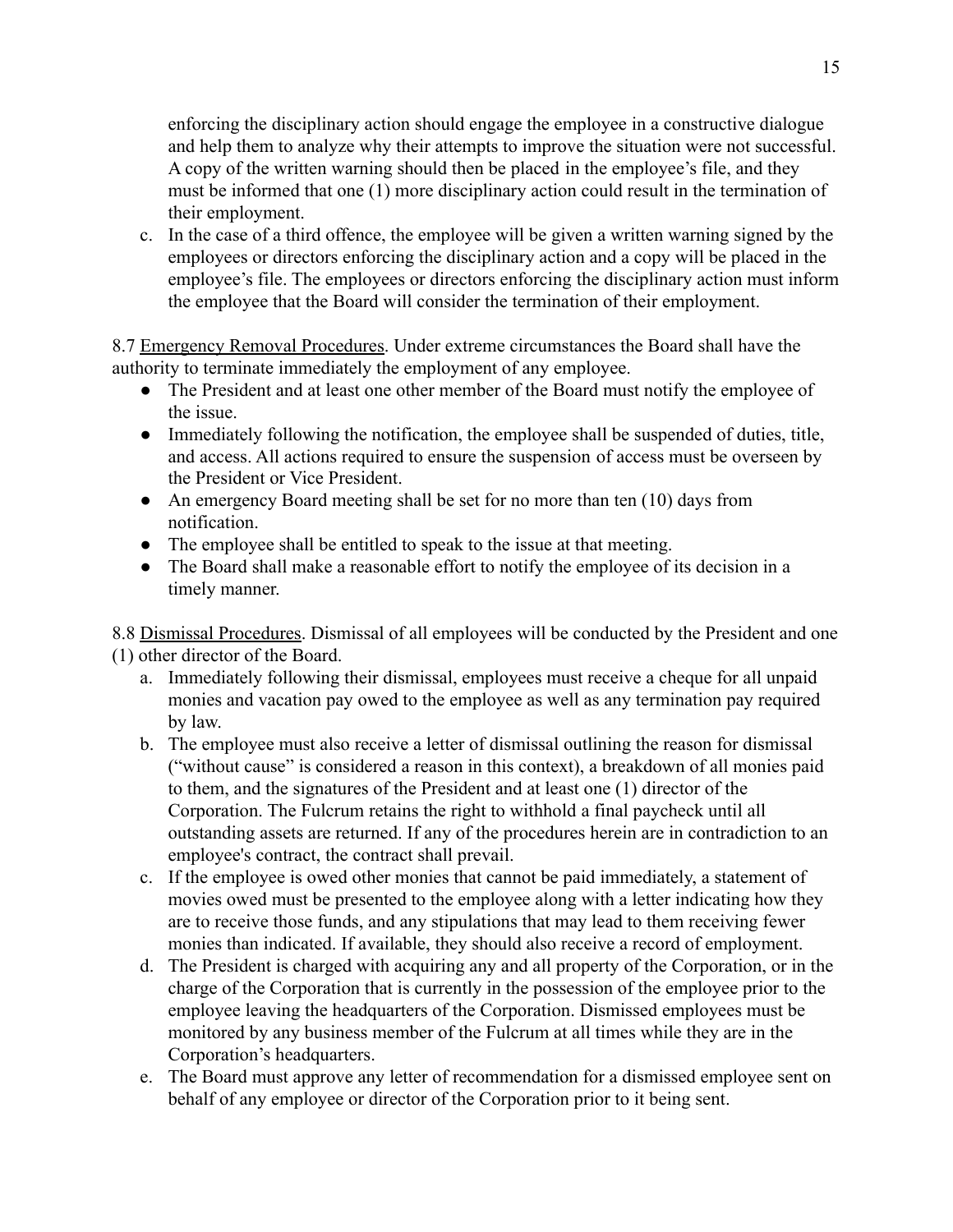- f. If any of the procedures outlined herein for the dismissal of employees are in conflict with the employee's contract, then the contract shall prevail.
- g. All dismissals require a simple majority vote by the Board.

### *Last updated on May 19, 2021*

### **Section 9: Transitions**

9.1 Transition Reports. All Editorial Board members must submit a transition report to the Executive Director by April 30. Executives of the Board and committee chairs must submit a transition report to the President by May 31.

9.2 Keys and Property. All employees must turn in their keys and any property belonging to, or in the care of the Corporation to the Executive Director by April 30.

9.3 Withholding Pay. Those employees who do not complete the obligations laid out in this section shall have their last paychecks withheld until such obligations are fulfilled.

### *Last updated on May 19, 2021*

# **Section 10: Advertising Policy**

10.1 Board Review. The Board shall review and approve the general terms of the standard advertising contract and rate card at its first meeting of the year.

10.2 Contracts. This section must be printed on any and all contracts signed by advertisers in the booking of advertisements.

10.3 Limits. The Corporation will not publish any advertisement that is deemed to be racist, sexist, homophobic, or otherwise discriminatory; is considered to be libellous in congruence with the Canadian Libel and Slander Act, the determination of which will be made by the Editor-in-Chief of the Fulcrum; contravenes the laws of Canada or of the Province of Ontario; contains editorial content, or material which could be confused with editorial content unless it is duly labelled on the front of the material as an advertisement.

10.4 Excessively Delayed Payments. If after two (2) months from the date of the last expected payment, no payment has been received for that time period and no payment plan has been agreed upon, no further advertising contracts may be signed and no advertisements required by any standing contracts may be published.

- a. As soon as payment has been received or a payment plan (for debt owed) has been agreed upon, then advertisement may resume and new advertising contracts may be signed.
- b. If a payment plan has been agreed to, but not upheld by the client, then the Fulcrum reserves the right to cancel any open contracts and/or pursue collections.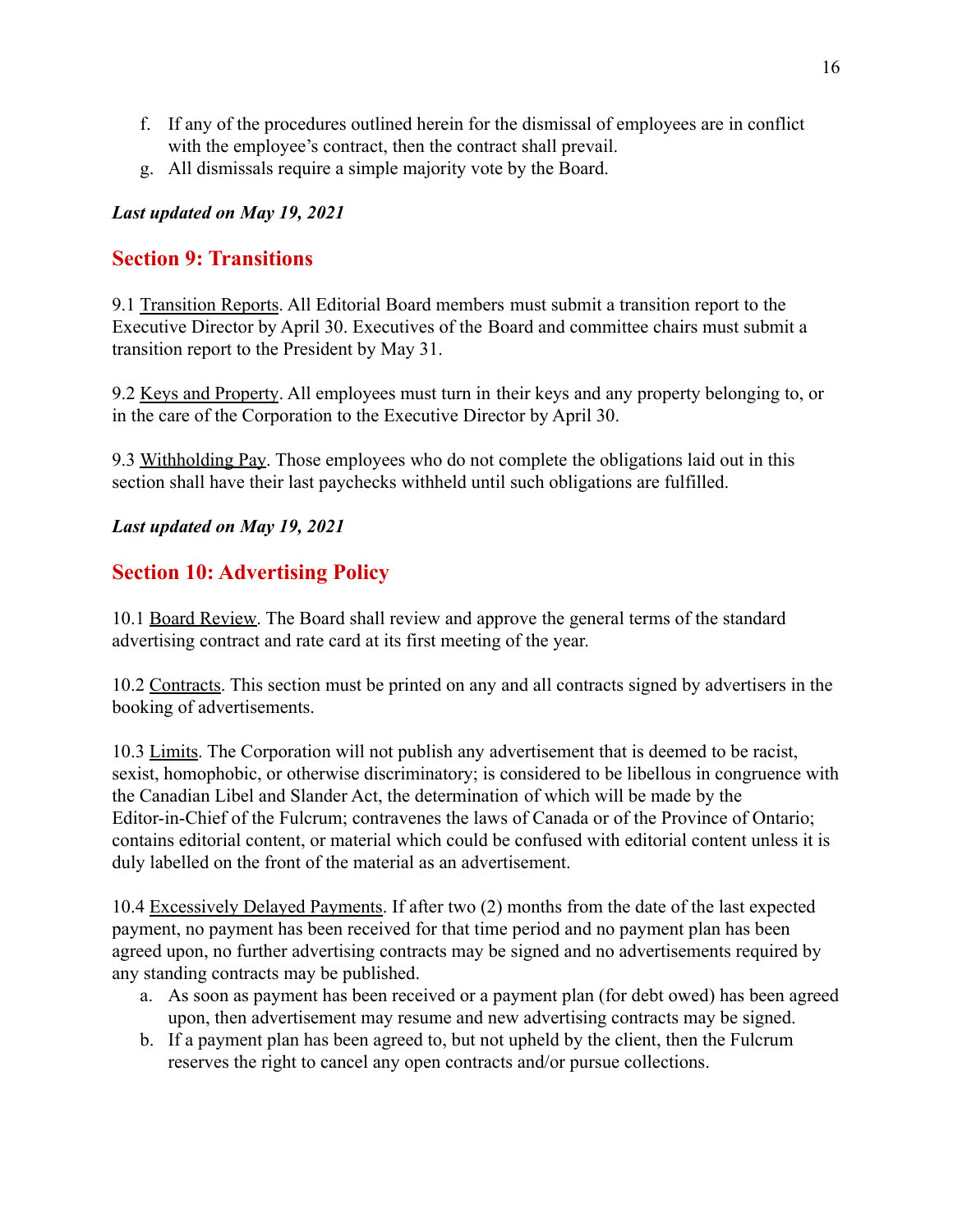10.5 Refusal of Service. The Fulcrum Publishing Society reserves the right to refuse service to any advertiser who does not adhere to the above stipulations. Furthermore, the Fulcrum Publishing Society reserves the right to nullify existing contracts with advertisers who fail to adhere to the above stipulations.

10.6 Liability. The publisher shall not be liable for errors in the advertisement unless those errors were caused directly by the publisher. The total cost of liability shall not exceed the cost of one unit of advertising. The publisher is not liable for damages arising out of errors beyond the amount paid for the actual space occupied by the advertisement in which the error occurred. There shall be no liability for any non-insertion of any advertisement.

### *Last updated on May 19, 2021*

# **Section 11: Technology Policy**

11.1 Storage. After the publication of the final issue of each year, but prior to the expiry of their contract, the Editor-in-Chief shall copy the "production" files from their publishing year onto a portable storage platform and provide these copies to the Executive Director for the Corporation's records and archives.

11.2 Backup Procedures. In order to ensure the Corporation has a backup of files and records available in an emergency, it will follow these procedures: the Editor-in-Chief shall ensure that all production files are saved in the Corporation's cloud storage.

11.3 Sale of Assets. Whenever possible and applicable, the Corporation should seek to sell off computer assets that are being replaced. Prior to any sale, the hard drives shall be wiped clean of any Corporation documents, programs, and information.

11.4 Cybersecurity. Cybersecurity is important for a digital media Corporation. The Editor-in-Chief and the Executive Director are stewards of information security and are responsible for creating and maintaining procedures for employees to protect the Corporation's digital assets. The President is responsible for ensuring cybersecurity and best practices amongst the Board of Directors.

### *Last updated on May 19, 2021*

# **Section 12: Areas of Shared Responsibility**

12.1 Definition. The following shall be considered areas or items of shared responsibility or importance between the Business and Editorial departments of the organization:

- a. The design of the Fulcrum's website and web presence
- b. The design of the Fulcrum's logo (or "flag")
- c. Changes or renovations to the Fulcrum's offices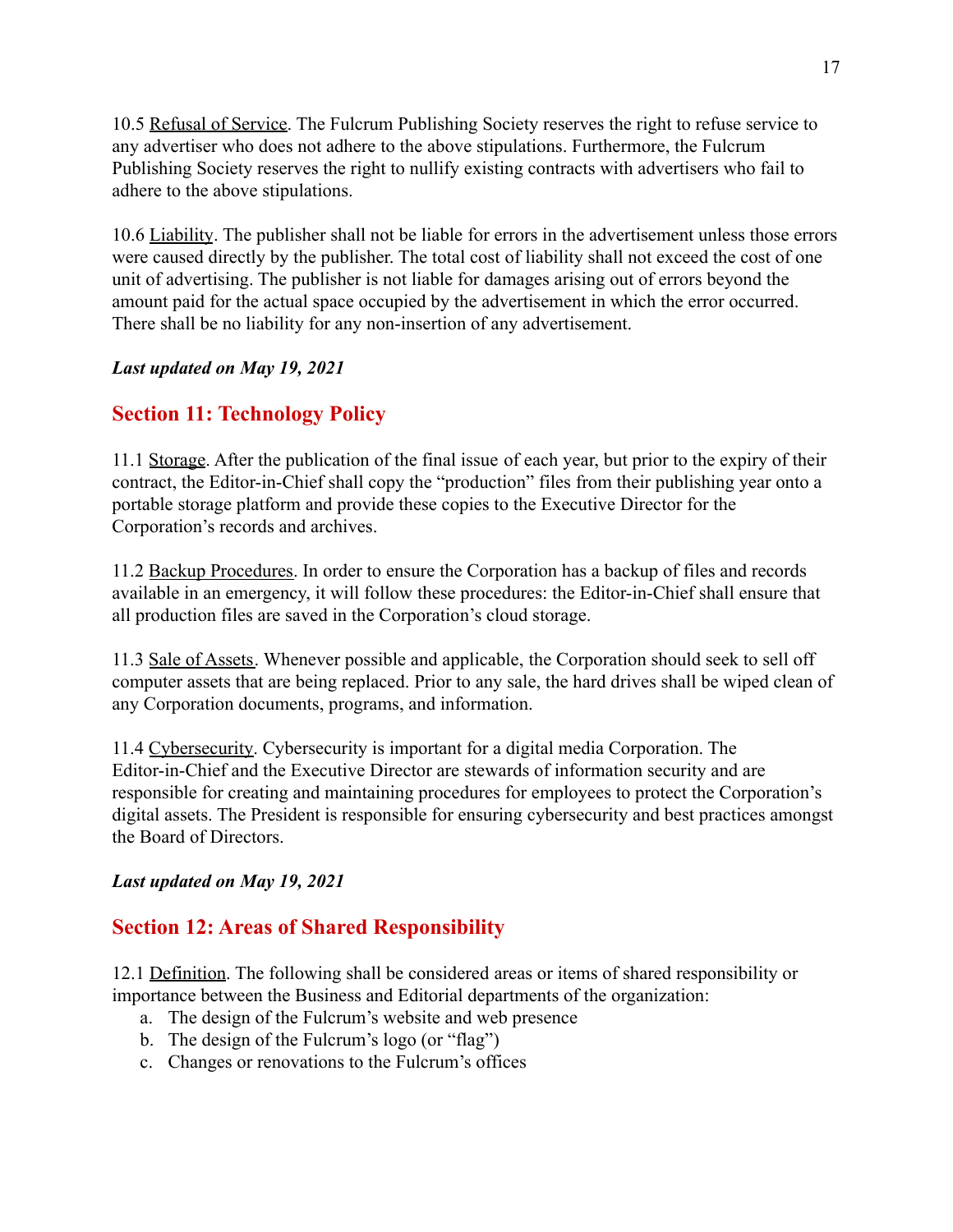12.2 Consultation. For all items designated in Section 12.1, neither the Editorial Board nor the Board of Directors can make unilateral changes without receiving the approval of the other body.

### *Last updated on July 22, 2020*

# **Section 13: Board Meetings**

13.1 Documents Provided in Advance of Meetings. The following documents shall be provided to all Board members via email no later than forty-eight (48) hours prior to each Board meeting:

- a. The proposed agenda for the meeting, to be provided by the Chief of Staff;
- b. The draft minutes for the previous meeting, to be provided by the Chief of Staff;
- c. The written Editorial and Business reports, to be provided by the Editor-in-Chief, Executive Director, President, and Online Editor;
- d. The budget year-to-date, sales aged-overdue and account balances of the Corporation, to be provided by the Executive Director; and
- e. Any other documents or information that will serve as the object of a meeting motion that may require substantive review, analysis, and discussion before Board members can cast informative votes.

13.2 Meeting Minutes. The Chief of Staff shall take minutes of every Board meeting or assign their responsibility to another Board member that include:

- a. The names of the Board members and guests who attended the meeting;
- b. The text of all motions before the Board, including all related documentation necessary to give effect to a Board motion that has been passed (such as a budget); and
- c. The results of the votes on all motions.

Following the voted approval of the minutes at a duly constituted Board meeting, any two signing authorities must sign the document to certify its approval. Only signed minutes may be uploaded to the corporate website. The signed copy of the minutes shall be kept at the Corporate headquarters.

### *Last updated on May 19, 2021*

# **Section 14: Electronic Votes**

14.1 Motions. Any Board member may propose a motion to be voted upon by the Board via email.

14.2 Force. A motion passed by the Board via email in accordance with this section has the same force and effect as though the motion were passed by the Board at a regular meeting.

14.3 Minutes. Every motion proposed via email, the results of these proposed motions, and the votes or abstentions of each Board member shall be entered into the Board minutes at the first Board meeting after the email vote is completed. This is unless the votes were specifically called for in a prior Board meeting in which case they will be recorded in the minutes of the meeting in which the call occured.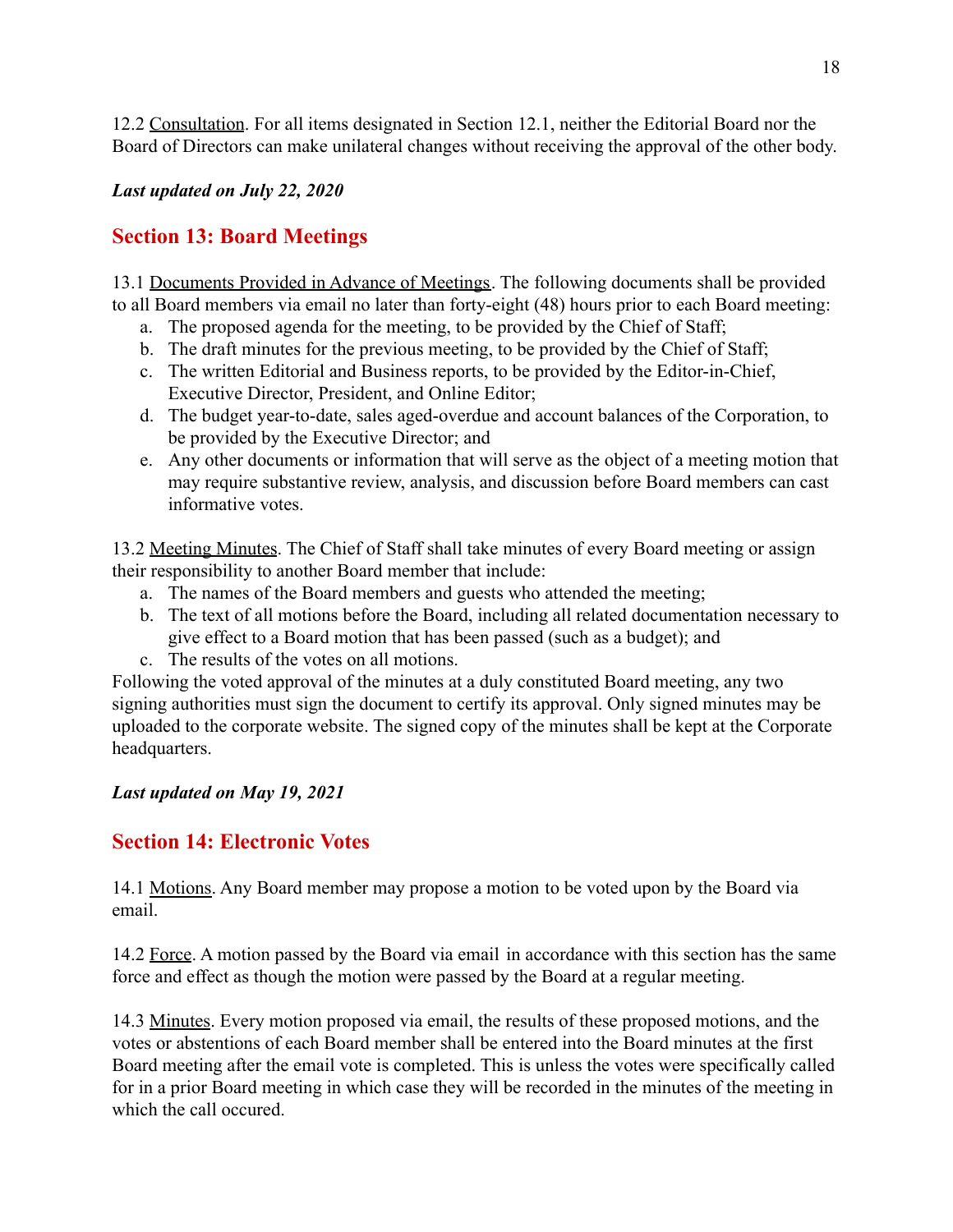14.4 Procedures. Any Board member proposing a motion to be voted upon via email shall send the text of the motion to the Chair of the Board, who shall, as soon as it is practicable, forward the text of the motion to each of the other Board members via email.

14.5 Vote Deadline. The Chair of the Board shall, when forwarding the motion to the Board members, specify a deadline for Board members to vote on the motion. The deadline for voting shall be no sooner than forty-eight (48) hours after the motion is forwarded to the other Board members and no later than ninety-six (96) hours after the motion is forwarded.

14.6 Amendments. No motion that has been forwarded by the Chair to the Board members may be amended.

14.7 Abstentions. A director who does not vote in favour of or against the motion is deemed to have abstained.

14.8 Decision. An email motion is passed if it receives a simple majority vote, except where a greater threshold is required by policy, with at least as many votes cast as the number of directors required for quorum of a meeting.

*Last updated on July 28, 2020*

# **Section 15: Code of Conduct**

### **Part 1: Introduction**

15.1.1 Scope. This code applies in the context of the Corporation's workplace and in exceptional circumstances outside the Fulcrum workplace where such conduct is likely to be damaging to the Fulcrum's reputation. The workplace is defined as the physical Fulcrum Corporation offices; additionally, the workplace is further understood to include any conferences, retreats editorial or Board of Directors meetings, irrespective of location, as well as during travelling to and from said events; furthermore, for purposes of this Code, the workplace also extends to all listservs and communications from Corporation email addresses, as well as any other time/place that an individual can reasonably be understood to be representing the Fulcrum, including and especially when on assignment. This code applies to all Fulcrum volunteers, employees, and directors while they are in the Corporation's workplace as defined above.

15.1.2 Application. All employees, directors, and volunteers must agree in writing to the terms of this Code of Conduct before contributing to the Corporation in any way.

15.1.3 Visibility. This Code shall be posted prominently in the Fulcrum office and circulated to current and new members. The whole document shall be posted on the Fulcrum website. Copies of this code shall be made available to anyone within forty-eight (48) hours of the request.

15.1.4 Violations. Violations shall be subject to the complaints process outlined in Section 15.4.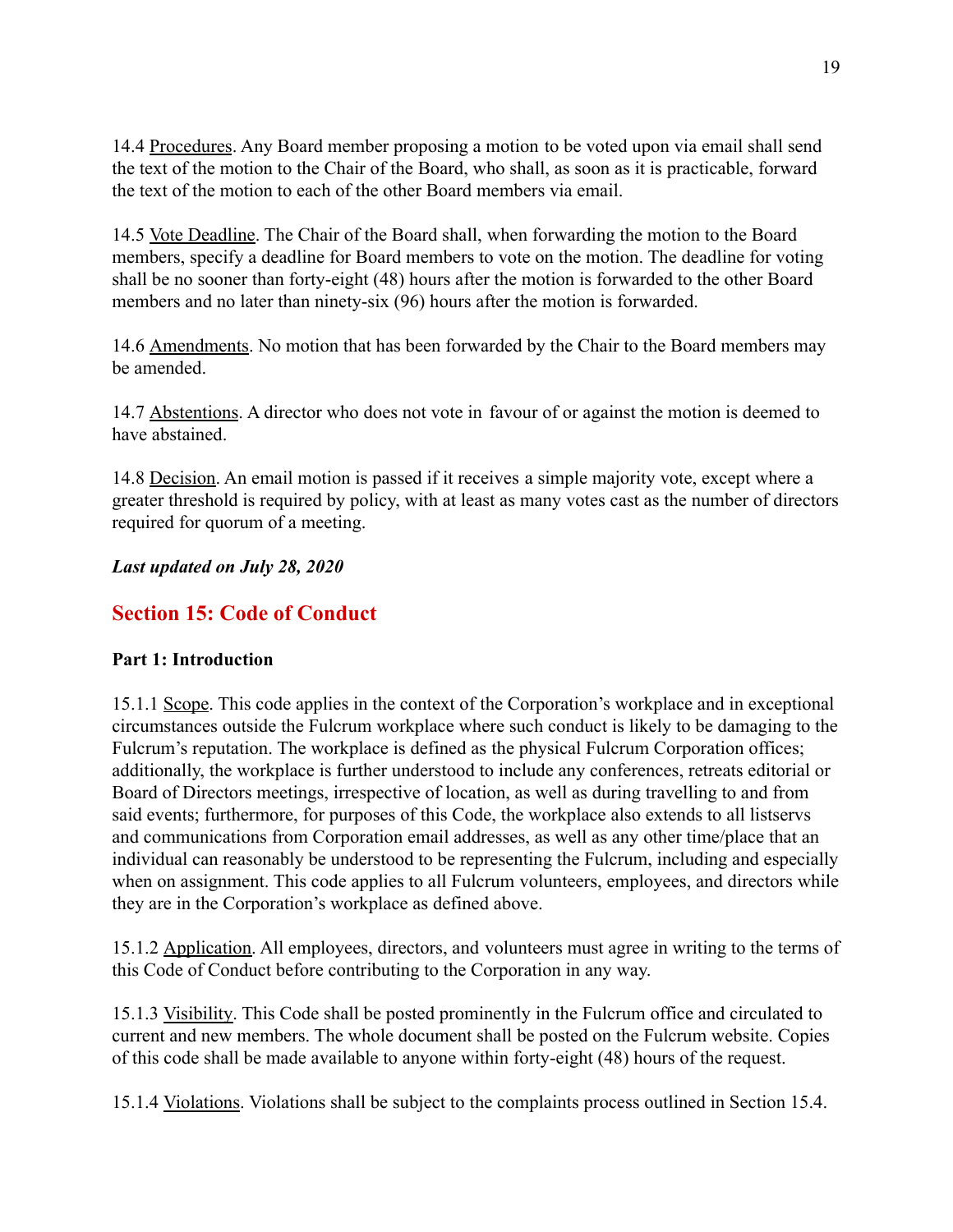### **Part 2: Expectations**

15.2.1 Expectations. The Corporation expects all members to aid in the maintenance of a safe, professional, and smooth-running operation. All members shall:

- a. conduct themselves professionally and courteously while in the workplace or on Fulcrum business;
- b. do their utmost to foster a welcoming, tolerant, comfortable, and professional environment at all times; and
- c. decline to participate in any public behaviour, discussions, or commentary disparaging to any fellow volunteer, employee, director, or member of the public.

15.2.2 Office and Equipment Usage. Since the Corporation's office is shared by many people, individuals should clean up after themselves and respect the personal space of others. Equipment and other property belonging to the Fulcrum shall be treated with respect and care, and shall only be used for its intended purpose. By extension, equipment shall not be used excessively for non-Fulcrum projects. Equipment being removed from the office shall be properly signed out and must be returned in the condition in which it was removed.

15.2.3 Damage. Damage to, or any malfunction of, Fulcrum equipment must be reported to the Editor-in-Chief and/or the Executive Director immediately.

15.2.4 Work Done for the Fulcrum. Contributors shall:

- a. adhere to deadlines as assigned or delegated;
- b. not accept assignments they do not intend to complete;
- c. alert their editor immediately should the completion of an assignment come in to doubt;
- d. take great care to ensure the integrity of all quotes, attributions, and facts bearing in mind that errors reflect not only on personal journalistic integrity, but also directly on the credibility of the Fulcrum.

### **Part 3: Unacceptable Behaviour**

15.3.1 Unacceptable Behaviour. All those affiliated with the Corporation may reasonably expect to pursue their work in a safe and civil environment. The Corporation therefore condemns any violence or offences against property; moreover, the Corporation does not tolerate any harassment or discrimination on the basis (individually or in any combination) of race, ancestry, creed, ethnic origin, gender identity/expression, sex, colour, sexual orientation, disability, age, marital status, political or religious affiliation, place of origin, socio-economic class or as a result of any conditions or requirements that do not accord with the principles of fairness. These areas will be referred to as "protected grounds" from here on in.

15.3.2 Harassment. Harassment is defined as engaging in a course of vexatious and/or unsolicited comment or conduct that is known, or ought reasonably to be known, to be unwelcome. This policy applies to all Fulcrum members and it addresses harassment from all sources such as volunteers, clients, employers, supervisors, workers, and members of the public.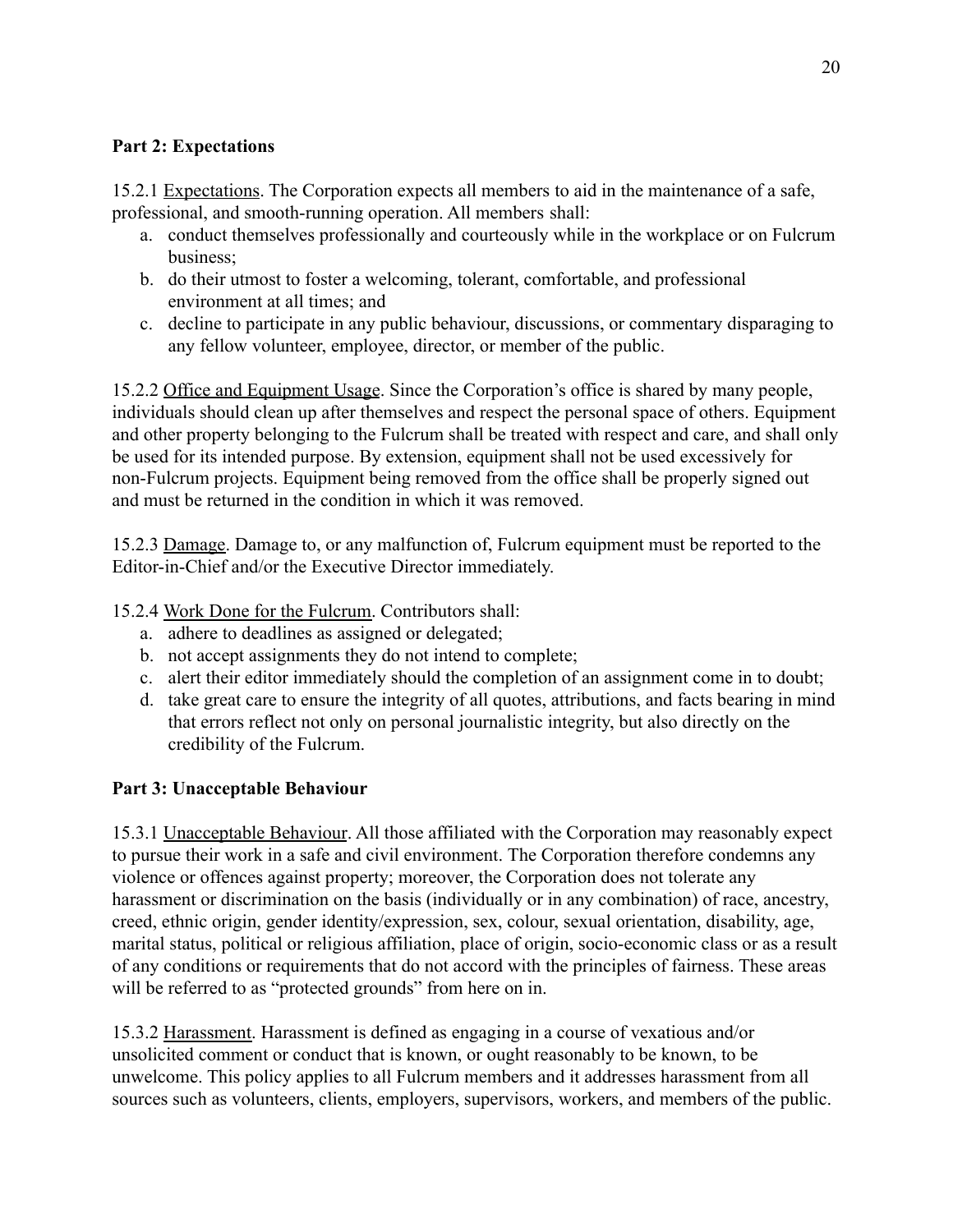This definition applies to both single and ongoing incidents. Harassment may include, but is not limited to:

- a. unwelcome remarks, jokes, innuendoes or taunts about a person's body, clothing, or any other protected ground;
- b. insulting gestures and jokes: for example, of a sexist, racist or homophobic nature;
- c. the display of pornographic and/or racist material outside of the context of legitimate research;
- d. refusing to talk to, or work cooperatively with, a person based on any protected ground;
- e. unwelcome physical contact, such as patting, touching, or pinching;
- f. unwelcome sexual overtures;
- g. creating, or threatening to create, a condition that necessarily endangers or threatens the health, safety, or well-being of another volunteer, employee or director; and
- h. making a sexual solicitation or advance where the person making the solicitation or advance is in a position of power to confer, grant or deny a benefit or advancement to the worker and the person knows or ought reasonably to know that the solicitation or advance is unwelcome.

15.3.3 Human Rights Legal Support Centre. If a worker needs further assistance, they may contact the health and safety representative or the Human Rights Legal Support Centre at 1-866-625-5179.

15.3.4 Workplace Violence. The workplace violence policy and program should be consulted whenever there are concerns about violence in the workplace.

15.3.5 Offences Against Property. Offences against property are defined as wilfully or recklessly taking, having unauthorized possession of, and/or damaging or destroying any property belonging to:

- a. the Corporation; or,
- b. any fellow volunteer, employee, or director when said individual's property was in the Corporation's workplace.

# **Part 4: Complaints**

15.4.1 Complaints Process. Complaints made under this Policy shall be handled in a manner that is consistent with the principle of fairness for all parties to the complaint, regardless of constituency. This includes the obligation to hear both sides, render decisions untainted by bias, give reasons for any arising decision, and allow for a course of appeal.

15.4.2 Initial Complaint. Complaints can be brought to the overseer of complaint by anyone who has suffered, or (if not a sufferable offense) personally witnessed, a gross or recurrent failure to meet expectations (as outlined in Section 15.2) and/or an instance of unacceptable behaviour (as outlined in Section 15.3).

15.4.3 Complaint Oversight. Complaints shall be overseen in the first place by the immediate supervisor according to the following order: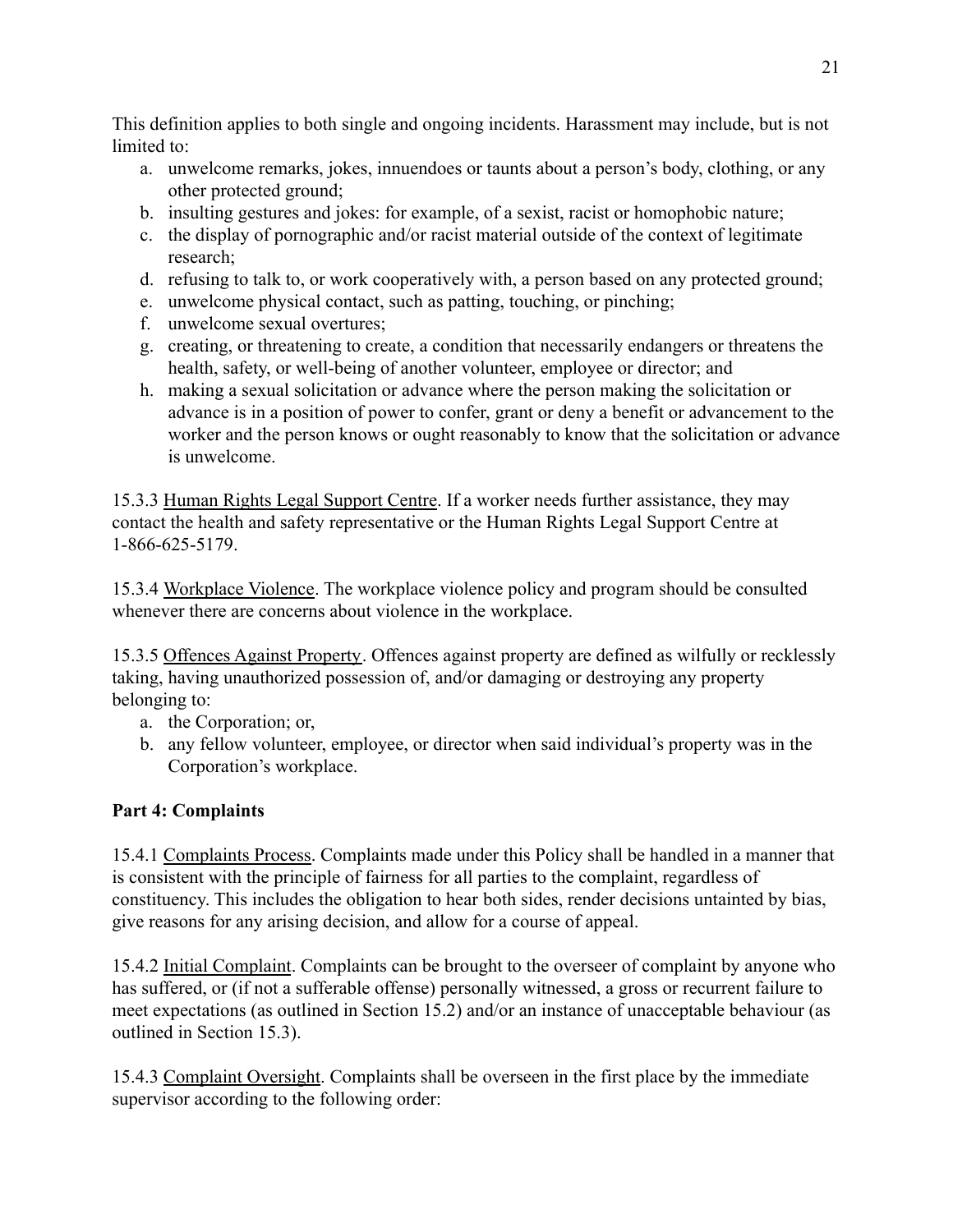- a. if a volunteer or an editor has a complaint, it will initially be overseen by the Editor-in-Chief;
- b. if the Editor-in-Chief has a complaint, it will initially be overseen by the Executive Director:
- c. if the Executive Director has a complaint, it will initially be overseen by the Board;
- d. if there is a dispute between a person external to the Fulcrum and any volunteer and/or employee of the Fulcrum, it will initially be overseen by the Board of Directors;
- e. if a director has a complaint, it will initially be overseen by the President; and
- f. if there is a complaint against the President of the Corporation, it will initially be overseen by the Board of Directors as a body.
- g. if there is a complaint against a director, it will initially be overseen by the Executive Committee.
	- i. if the director is on the Executive Committee, they will be excused from their position.

15.4.4 Alternate Oversight. A complainant may at any time request that their complaint be handled by the Board initially.

15.4.5 Proceeding with the Complaint. At all stages of the complaint the twin rights to confidentiality and fairness held by both the complainant(s) and the defendant(s) shall be held in the highest regard by all participants.

15.4.6 Complaint Period. Normally, a formal complaint should be filed within thirty (30) days of the alleged violation. This period may be extended at the discretion of the overseer of complaint.

15.4.7 Filing of Complaint. Any formal complaint must be made in writing, include substantive detail as to the nature and extent of the alleged code violation(s), and specify the identity of the defendant(s).

15.4.8 Restrictions. Complaints may not be brought on behalf of another party.

### **Part 5: Grievance Process**

15.5.1 Grievance Committee. The overseer of the complaint shall act as the Chair of the Grievance Committee.

15.5.2 Delays. The overseer of the complaint shall inform the complainant(s) of any delays regarding the complaint procedure, should they occur.

15.5.3 Human Resources Committee. In the event that the alleged offence is of a sufficiently serious nature as to suggest an ongoing danger to volunteers, employees, and directors or the Corporation's interests, the overseer of the complaint shall consult the Human Resources Committee.

15.5.4 Composition. The Grievance Committee shall be composed as follows: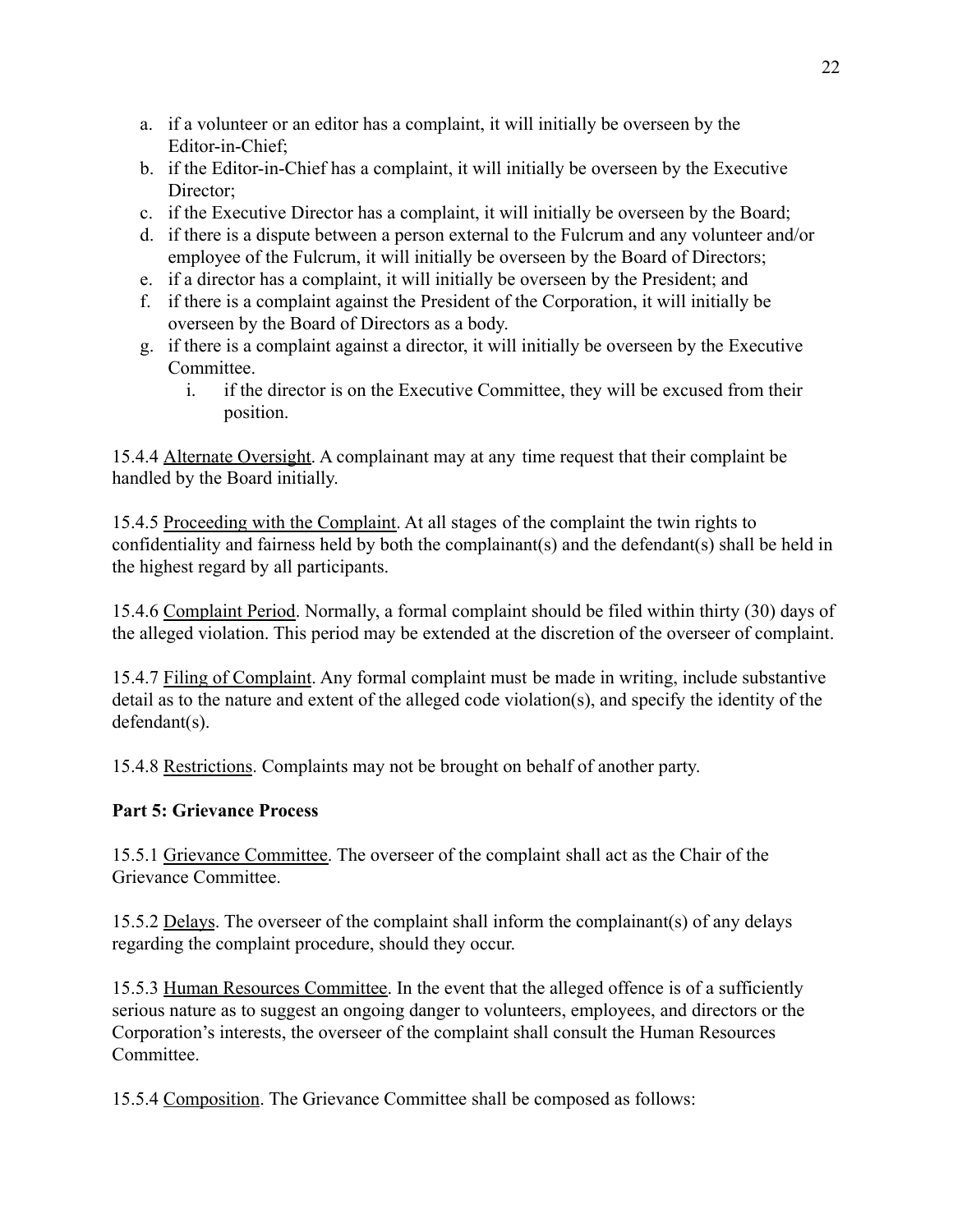- a. the overseer of the complaint shall be the Chair of the committee. They shall immediately fill the two other positions, avoiding any persons known to be substantially in conflict with either the complainant(s) or defendant(s);
- b. the second member of the committee shall be a voting member of the Board appointed by the President; and
- c. the third member of the committee shall be the Executive Director;
- d. the overseer of the complaint should also recognize the need to represent a diversity of backgrounds and opinions on the committee.

15.5.5 Confirmation of Membership. Having preliminarily established an absence of malice or conflict on the part of a prospective member of the committee, the overseer of the complaint shall disclose the written complaint to the prospective committee member in strict, stated confidence. The overseer of the complaint shall then ask the prospective committee member to declare if they feel able to deal fairly with the complaint involving the named parties. If they cannot do so without reservation then they shall be replaced by another suitable member.

15.5.6 Selection Deadlines. The overseer of the complaint shall make every reasonable effort to complete the initial selection of the Grievance Committee within forty-eight (48) hours of receiving the complaint.

15.5.7 Notification of Complainant. The overseer of the complaint will notify the complainant(s) of the composition of the Grievance Committee to ensure that there are no substantial conflicts from the perspective of the complainant(s). It shall fall to the judgment of the committee as a whole to weigh any objections.

15.5.8 Notification of Defendant. The overseer of the complaint shall make every reasonable effort to notify the defendant(s) in writing that a complaint has been filed within twenty-four (24) hours of the approval of the committee. The composition of the committee shall be disclosed at this time. The defendant(s) shall receive a copy of the formal complaint, with information that may overtly identify the complainant(s) having been redacted.

15.5.9 Right to Reply. The defendant(s) shall be encouraged to submit a written statement in response to the complaint. The defendant(s) shall also be expressly informed of their opportunity to state, in writing, any objections to the composition of the committee. The defendant(s) shall normally have forty-eight hours to compose these responses, though this may be extended at the discretion of the committee.

15.5.10 Disclosure of Reply. The Grievance Committee members shall receive one (1) copy each of the defendant(s)' reply to allegations made against them.

15.5.11 Defendant Objection to Committee Membership. The overseer of the complaint shall review any objection on the part of the defendant(s) to the composition of the Committee. It shall fall to the judgment of the committee as a whole to weigh any objections.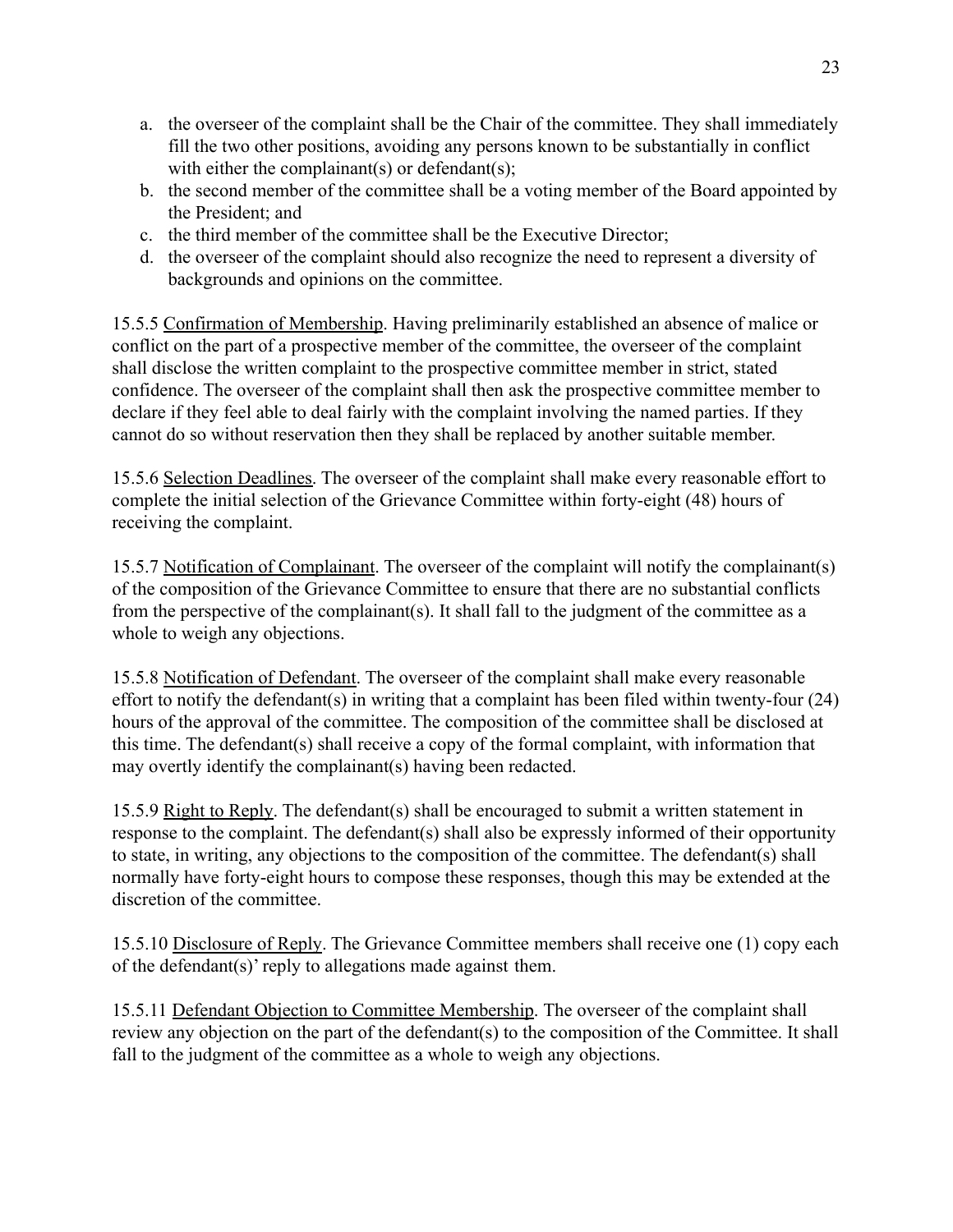15.5.12 Committee Membership Changes. In the event that the composition of the Grievance Committee changes by resignation or removal, both the complainant(s) and the defendant(s) shall have a right of reply to the appointment of any new member of the committee.

### **Part 6: Investigation**

15.6.1 Investigation. The committee shall thoroughly investigate the details of the alleged code violation to ascertain its veracity.

15.6.2 Interviews. Any interviews conducted shall be recorded and transcribed for the investigation file. Interviews shall be conducted only in the presence of all members of the committee. Both the complainant(s) and the defendant(s) shall have the opportunity to suggest witnesses for the interview.

15.6.3 Hearsay. Hearsay shall not be admissible. Hearsay may be understood as second-hand evidence in which the witness is not testifying about what they know personally, but about what others allegedly told the witness they saw.

15.6.4 Leading Questions. Committee members shall not ask leading questions of the witness. Leading questions are those that supply new information to the witness or otherwise suggest an answer or put words in the mouth of the witness.

15.6.5 Transcripts. Witnesses shall be entitled to request a copy of the transcript of their own interview no less than forty-eight (48) hours from giving it and may ask for it from the investigation file at any time until the records are destroyed in accordance with provisions found below in Section 15.7.11.

15.6.6 Testimony. Witnesses may correct errors they note, but may not change their testimony. If witnesses persist in desiring to significantly alter their statements, their entire testimony shall be deemed discredited and shall be disregarded.

15.6.7 Defendant Review. Once the committee is satisfied with the evidence collected they shall forward it to the defendant(s) for review. The defendant(s) shall be given the opportunity to respond in writing to any evidence considered by the committee.

### **Part 7: Decisions**

15.7.1 Decision. The committee may not render a decision until it has collected sufficient facts upon which to act. Decisions must be made in writing and must spell out the reasons underlying the decision. The committee may:

- a. Dismiss the complaint if it is found to be groundless or dilatory;
- b. Recommend another form of mediation if the complaint does not fall within the purview of this code.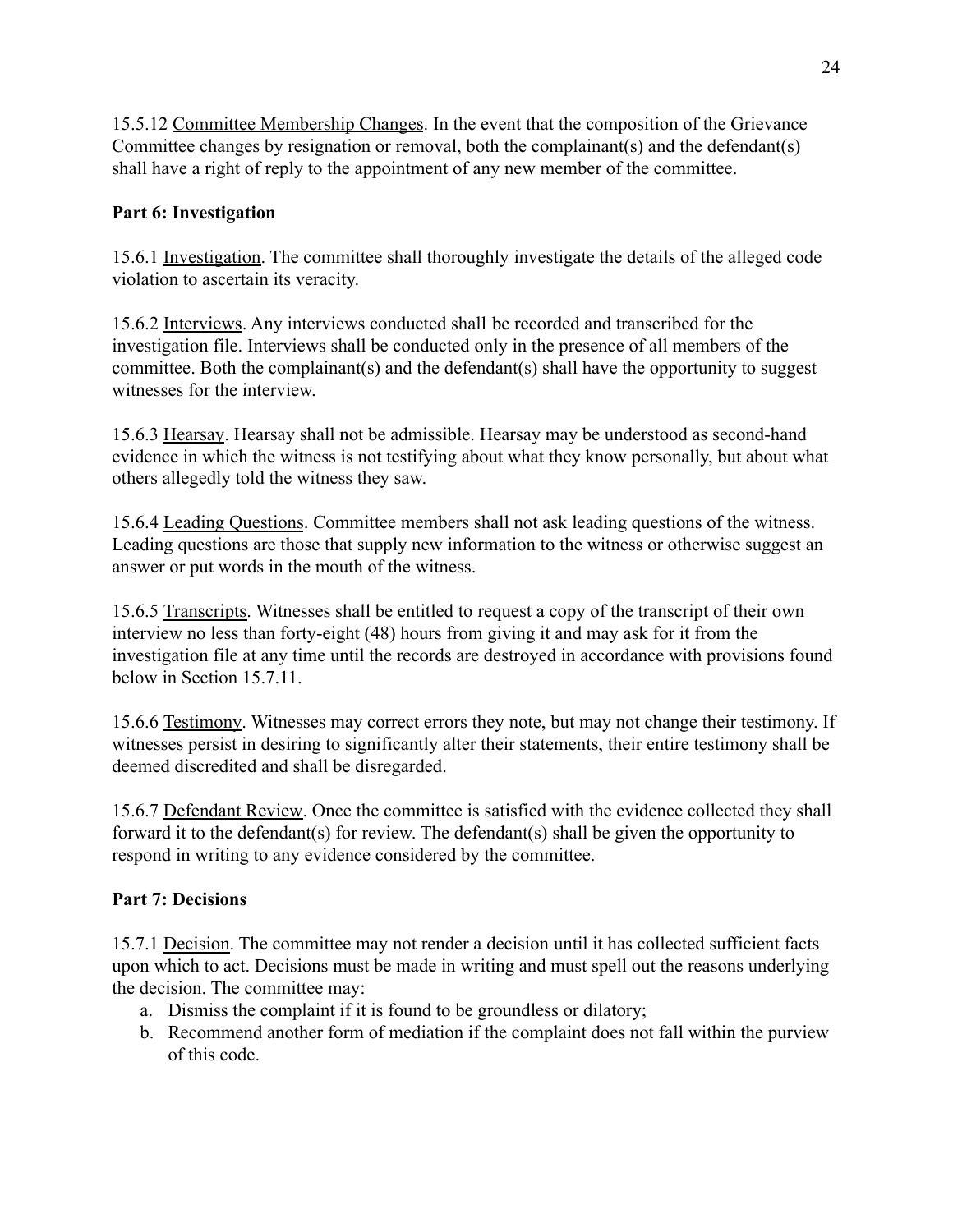In respect to a defendant who is not an employee or director of the Corporation, the committee may resolve any of the following individually or in combination:

- a. Request an apology from the defendant(s);
- b. Issue a formal confidential notice of reprimand of the defendant to the attention of their appropriate supervisors, editors, etc;
- c. Issue a temporary suspension of privileges, including barring contributions to the Corporation; and/or,
- d. Recommend to the Board a permanent revocation of any and all of the defendant(s)' privileges, including, but not limited to staff status, contributions, participation in any activities, attendance at conferences, or application for any Corporation positions.

In respect to a defendant who is a director or employee of the Corporation, the committee may resolve any of the following individually or in combination:

- a. Request an apology from the defendant(s);
- b. Issue a formal reprimand for the personnel file;
- c. Order an immediate short-term suspension with pay (if applicable) for up to two weeks, which shall include immediate expulsion from the Corporation workplace. The suspension may be extended indefinitely at the discretion of the Board;
- d. Refer a recommendation of termination of employment or contract (if applicable) to the Board for ratification; and/or
- e. Recommend to the Board a permanent revocation of the defendant(s)' status with the organization.

15.7.2 Dissenting Opinion. A committee member disagreeing with the grounds and/or scope of the decision shall detail their reasoning in an dissenting opinion as part of the written decision.

15.7.3 Referrals for Ratification of Certain Decisions. The Board shall act as a body of appeal for all matters arising from this Code of Conduct grievance process. Aspects of the complaints and the identity of those involved shall be kept in the strictest confidence and that all discussions shall be held in-camera.

15.7.4 Appeal by Complainant. The complainant(s) may appeal the dismissal of the complaint to the Board in writing within thirty (30) days of the decision by the Grievance Committee.

15.7.5 Conflict of Interest. Any member of the Board who is in a conflict of interest, is named in the complaint, or has ruled on the issue as a member of the Grievance Committee shall recuse themselves from any discussion of the issue at a Board meeting.

15.7.6 Suspension. The extension of any suspension must be ratified by the Board with full reference to the investigation files. The Board shall at that time decide whether the suspension will include pay (if applicable).

15.7.7 Termination. Any recommendation for termination or permanent revocation of privileges shall only be ratified by the Board.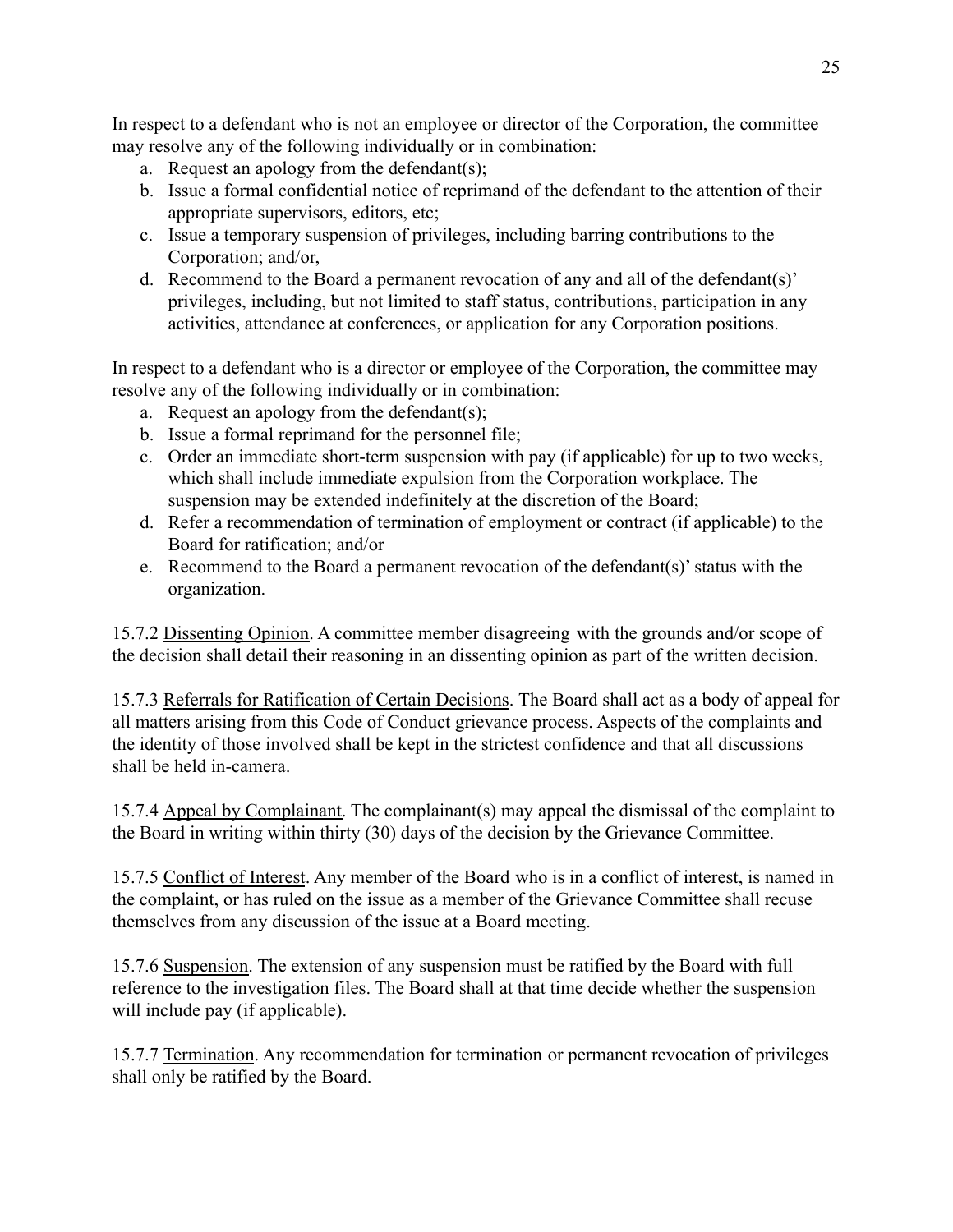15.7.8 Appeal by Defendant(s). The defendant(s) may appeal any ratified decision of the Board in writing to the Board. The defendant(s) is/are entitled to a hearing before the Board in respect of any ratification or appeal.

15.7.9 Board Decisions. All decisions of the Board must be given in writing and must include reasoning, and shall be appropriately filed with other documents from the investigation. Dissenting opinions shall be included if applicable.

15.7.10 Record of Investigation. Any written decision issued by the Grievance Committee or subsequently by the Board will be included in the personnel file of the defendant(s) along with the investigation transcripts, as well as a copy of the initial written complaint and any replies. Both the complainant(s) and the defendant(s) have the right to see these documents. Other witnesses in the investigation do not have any right to said documents. Records from the complaints deemed dilatory or groundless shall be destroyed after thirty (30) days, once the window for appeal has elapsed.

15.7.11 Retention of Records. Records of all complaints and decisions shall be retained in the Corporation's files for three (3) years.

15.7.12 Notification of Decisions. The right to confidentiality of complaints and defendants must be balanced firstly against the Board's need to be aware, and secondly against the need for all volunteers, employees, and directors to be kept aware of the disposition of their fellow colleagues.

15.7.13 Confidentiality of Decisions. Decisions arising out of this process, both of the Committee and the Board, shall remain confidential except in the following cases, and even so only specific aspects will be made selectively available according to the stipulations in each case:

- a. In the event of any reprimand being issued to a director, the Board shall be notified in-camera of the details of the decision by the overseer of the complaint.
- b. In the event of a reprimand of a volunteer or employee who is not a director, the Editorial Board and Board shall be notified in-camera by the overseer of the complaint.
- c. In the event of any suspensions arising from this process, parties involved will be notified of the suspension of the defendant, and further that it came about as a consequence of a Code of Conduct violation. The details of the complaint and arising decision shall otherwise remain confidential.
- d. In regards to an on-going investigation into workplace harassment, a complainant who has allegedly experienced harassment, the alleged harasser(s) and any witnesses will be instructed not to discuss the complaint, incident or the investigation with other staff or witnesses unless necessary to obtain advice about their rights.

15.7.14 Legal Recourse. This Code of Conduct does not affect any members' right to seek legal recourse.

# **Part 8: Duty to Consult**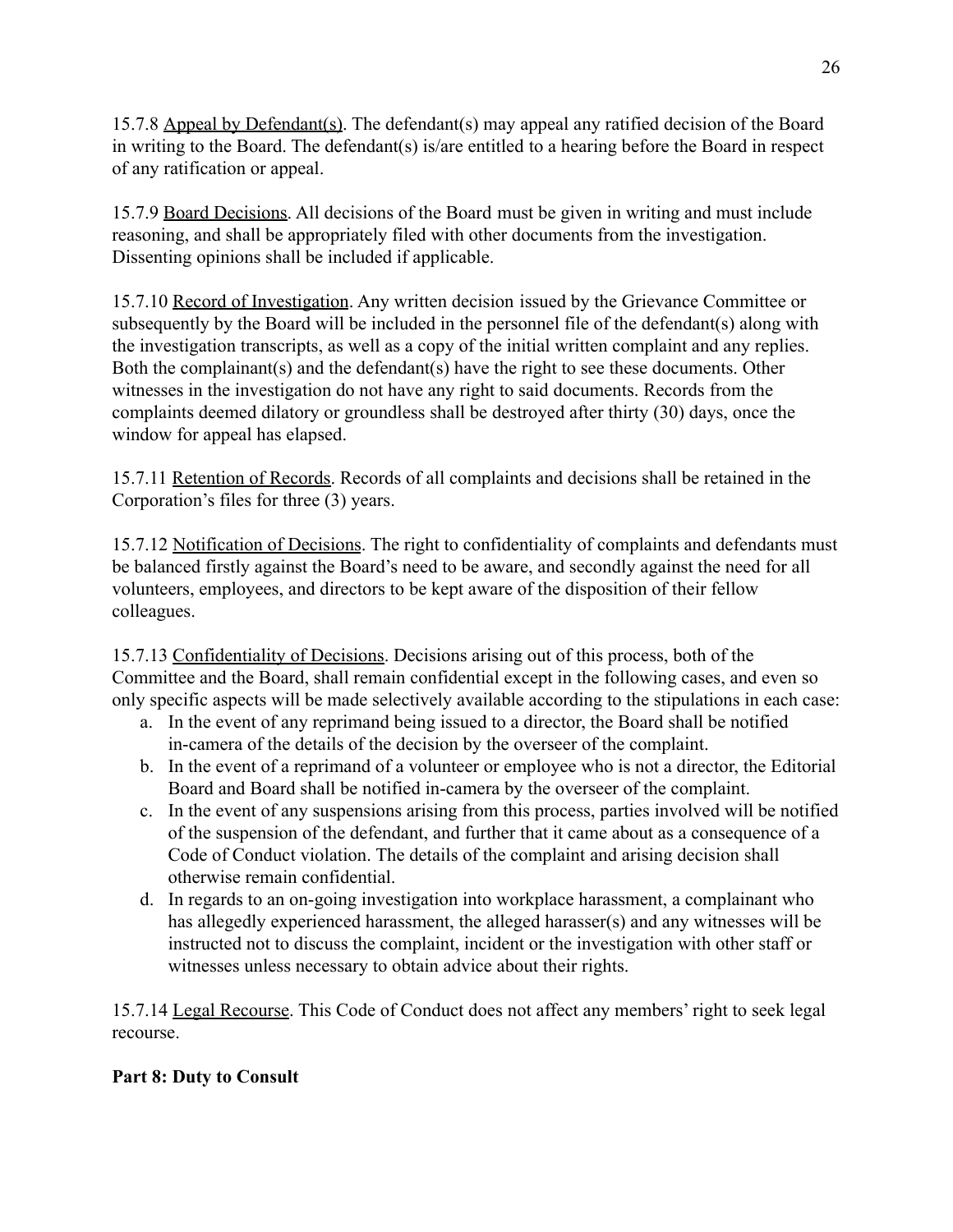15.8.1 Any amendment to the Code of Conduct must be made in consultation with the health and safety representative. The consultation must provide an opportunity for the health and safety representative to provide feedback, whether orally or in writing, on the changes and the feedback must be considered by the Policy Committee.

### *Last updated on May 19, 2021*

# **Section 16: Information Management**

16.1 Application. This policy applies to all documents, both physical and electronic, produced by and for the Fulcrum Publishing Society.

16.2 Definition. Information management concerns the creation, storage, and access of records. "Record" means any record of information however recorded, whether in print form, on film, by electronic means, or otherwise.

16.3 Oversight. The work of information management will be overseen by the Executive Director and Business Department with input from the Editor-in-Chief.

16.4 Purpose. This policy provides direction on managing information as a valuable and strategic resource to:

- a. ensure the integrity of information and to support the mandate and business functions of the FPS;
- b. ensure information is protected;
- c. support decision-making and enhance the services provided to the student community.

16.5 Requirements. Information management should not be redundant or take up too much time in order to ensure the policy is followed and accessible.

16.5.1 Schedule. A records retention schedule for all documents created and received by the Corporation is made by the Executive Director to be followed by all employees, volunteers, and Board members.

16.5.2 Elements. The records retention schedule will dictate:

- Category of record (Based on length of time to be kept)
- Type of record (Based on function)
- Retention trigger date
- Destruction date (If applicable)
- Disposition and back-up process

16.5.3 Inventory. An electronic inventory of records should be created to show what information holdings the Corporation possesses at any given time.

16.5.4 Privacy. Certain documents have levels of security prescribed to them.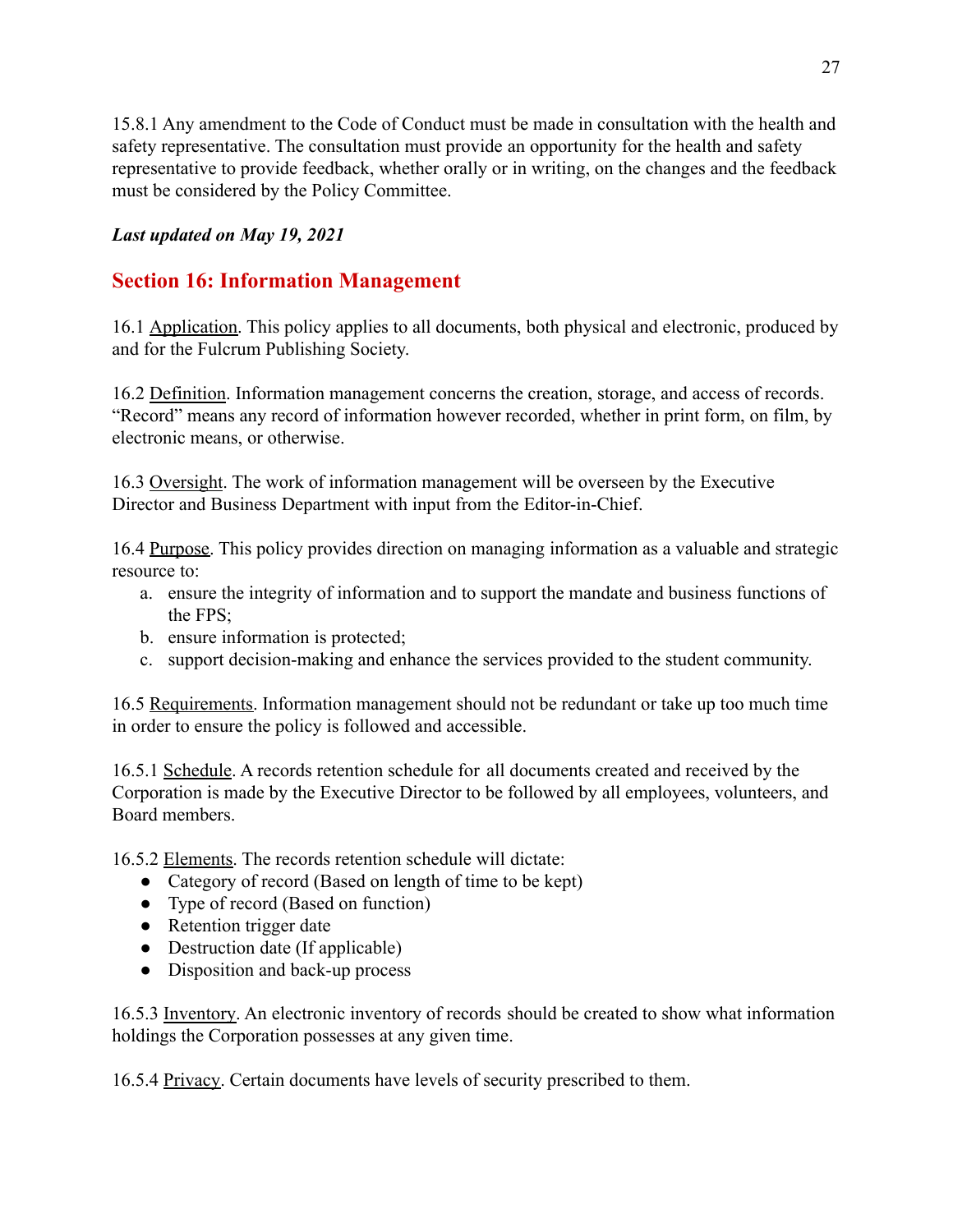16.5.4.1 Security. Confidential documents must be kept in a locked drawer or room where the Executive Director holds the only key.

16.5.5 Viewing Files. Employees or volunteers who wish to view files are allowed to, and may appeal to the Board to view secret or confidential files.

16.5.6 Disposal. Files that no longer need to be kept will be destroyed effectively.

16.6 Evaluation. An information audit to evaluate and improve information management for the Corporation should be performed every summer term to ensure best practices are being followed.

16.6.1 Oversight. The evaluation shall be completed by the Executive Director, Editor-in-Chief, and a member of the Board appointed by a general vote.

16.6.2 Content. The adherence to information management policies, efficiency, knowledge, and teaching of information management, hierarchies, and use of electronic/Cloud services should be evaluated to see if the information management program can be improved.

16.7 University Archives. All editorial content shall be stored with the University Archives so long as they consent.

16.8 Storage. All permanent documents are kept in two formats: digital and physical.

*Last updated on May 19, 2021*

# **Section 17: Accessibility**

17.1 Statement of Commitment. The Fulcrum Publishing Society is committed to improving accessibility. We will put the following policies into practice as outlined by the *Accessibility for Ontarians with Disabilities Act*. We are committed to improving accessibility for our employees, volunteers, and contributors. We are equally committed to improving the accessibility of our content for all of our readers.

17.2 Training. The Fulcrum Publishing Society is committed to training staff and directors on Ontario's accessibility laws and on accessibility aspects of the Human Rights Code that apply to persons with disabilities. Training will be provided in a way that best suits the duties of staff and directors.

17.3 Employment. The Fulcrum Publishing Society will notify the public and staff that, when requested, we will accommodate disabilities during recruitment and assessment processes and when people are hired. If needed, we will provide customized workplace emergency information to employees who have a disability. Our performance management process will take into account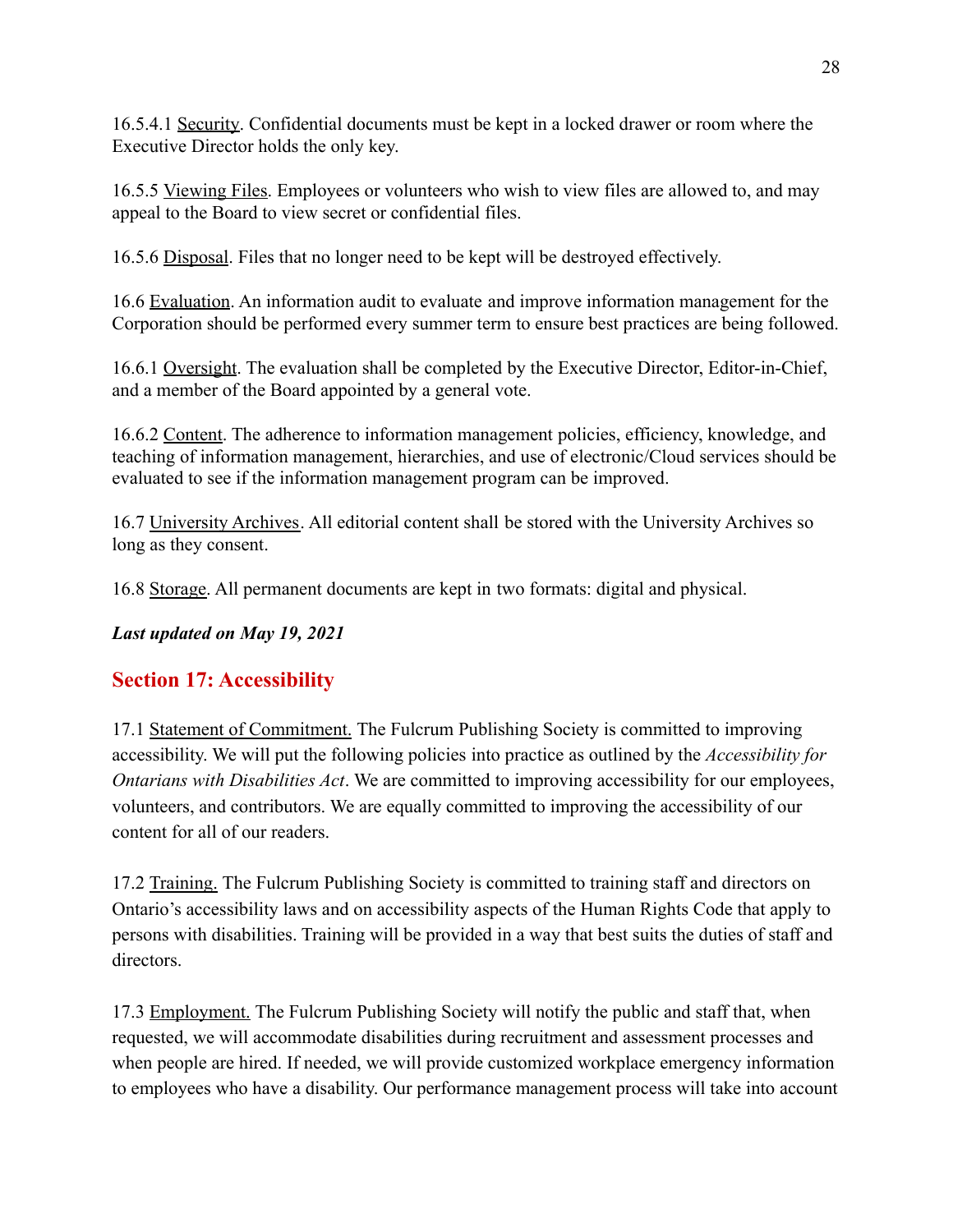the accessibility needs of all employees. We will notify staff that supports are available for those with disabilities. We will put in place a process to develop individual accommodation plans for employees.

17.4 Existing Policies. Any of our policies that do not respect and promote the dignity and independence of people with disabilities will be modified.

### *Last updated on May 19, 2021*

# **Appendix A: Executive Officers**

### **President**

- Responsible for overseeing the budget of the Corporation
- Drafts, or causes to be drafted all financial documents required by the Board of Directors
- Oversees the audit of the Corporation
- Ensures that all Corporate documents are correctly filed with the government
- Oversees the Executive Director and ensures that financial controls are being enforced
- Reviews policy drafts in consultation with the Board
- Prepares all necessary arrangements for the Annual General Meeting
- Oversees the Business department when the Board is not meeting
- $\bullet$  Acts as a signing authority
- Writes a transition report for the incoming President
- Before or on the final day of their term, shall transfer the President email account to the incoming President

### **Chair**

- Chairs all duly constituted meetings of the Board except in cases of absence
- Receives, and causes to be presented, motions to the Board
- Writes a transition report for the incoming Chair

### **Vice-President**

- Assumes the duties of the President or the Executive Director in the event that they are unwilling or unable to fulfill their duties
- Assumes any of the President's duties in the event of a conflict of interest on the President's part
- Writes a transition report for the incoming Vice-President

### **Chief of Staff**

- Coordinates all necessary internal communication required for the Board's general activities though not all necessarily all of its committees, including: meeting agenda, meeting minutes, and meeting supporting documents
- Fosters a culture of learning through ongoing professional development efforts that may include, but is not exclusive to: curating and regularly adding to the Board of Directors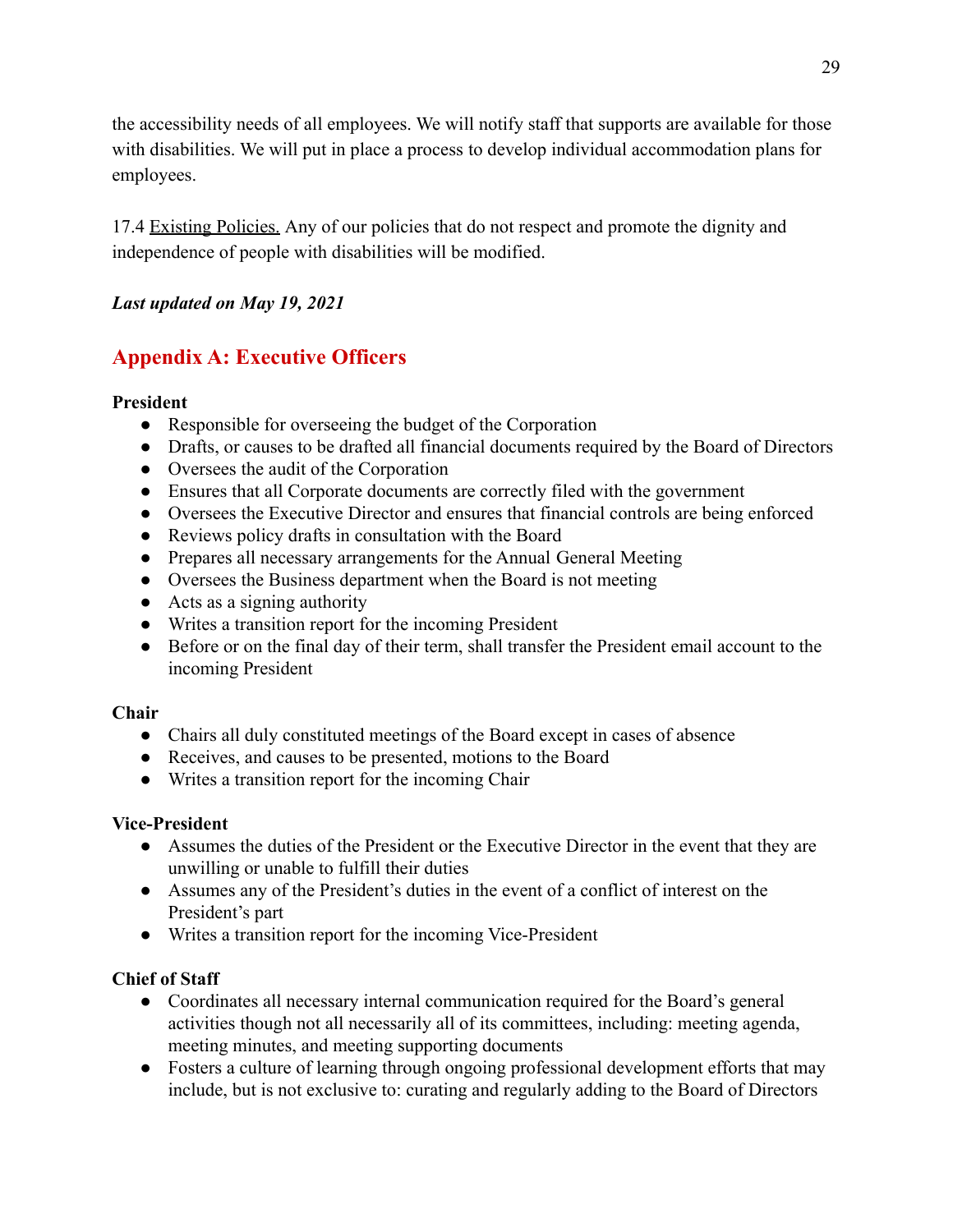Professional Development Library of Online Resources, preparing and where possible administering an annual orientation session for incoming directors, and preparing or seeking out and encouraging other directors to prepare regular professional development workshops

- Fosters a culture of engagement, professionalism, and accountability
- Supports the President in the recruitment of Directors in the circumstance that Director seats are vacant
- Takes, or causes to be taken, edits, and is the keeper of all minutes of the Corporation
- Responsible for providing all necessary notice to directors or members of the Corporation
- Compiles and distributes all documents relating to the meeting
- Writes a transition report for the incoming Chief of StaffTr

#### **Treasurer**

- Drafts, or causes to be drafted all financial documents required by the Board of Directors
- Oversees the audit of the Corporation
- Oversees the Executive Director and ensures that financial controls are being enforced
- $\bullet$  Acts as a signing authority
- Writes a transition report for the incoming Treasurer

### *Last updated on June 30, 2020*

# **Appendix B: Business Department Employees**

### **Executive Director**

*General*

- Oversees the Business Department
- Acts as a link between the Board and the Business Department
- Acts as a liaison between the Fulcrum and Canadian University Press for administrative matters
- Implements any resolutions passed by the Board of Directors
- Attends all Board meetings
- Acts as the office manager of the Corporation
- Responsible for the professional upkeep of the office
- Provides a report to the Board at all regular meetings and as requested by the Board
- Provides adequate training to the incoming Executive Director
- Oversees and maintains the distribution of the Fulcrum's equipment
- Performs any tasks assigned by the Board
- Writes a transition report for the incoming Executive Director

### *Human Resources*

- Responsible for hiring and disciplinary procedures in accordance with the Human Resources policy
- Administers employee intake
- Ensures alignment and compliance with all relevant employment legislation, including, but not limited to, the *Employment Standards Act,* the *Occupational Health and Safety*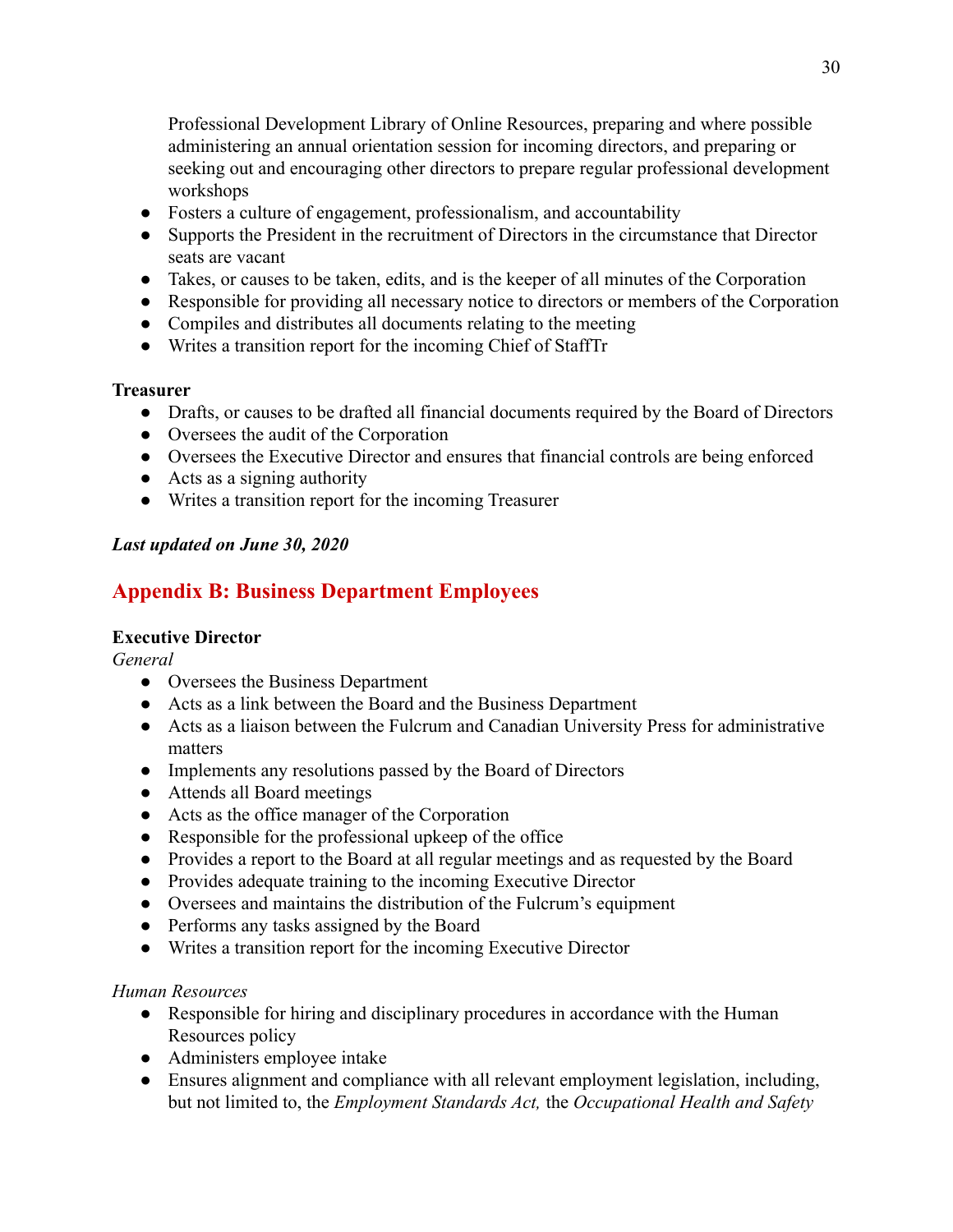*Act,* the *Workplace Safety and Insurance Act*, the *Accessibility for Ontarians with Disabilities Act*, and the Ontario Human Rights Code

- Administers payroll
- Approves and tracks staff leave, vacation, and hours worked, as required by law
- Acts as the workplace coordinator for health and safety

### *Bookkeeping and Administration*

- Maintains accounts payable
- Maintains accounts receivable in conjunction with the Advertising Manager
- Approves all advertising contracts
- Responsible for all Fulcrum accounts
- Maintains relations with Free Media to ensure the Fulcrum receives remittances for national advertising
- Administers the Corporation's bank accounts and petty cash
- Communicates with the Fulcrum banker, accountant, and auditor
- Maintains the Corporation's files to ensure that continuity is maintained from year to year
- Acts as a signing authority
- Procures some online advertising

#### *Budgetary*

- Drafts the Corporation's budget in accordance with budgeting policy
- Assures adherence to the annual budget
- Approves all expenditures within the parameters set by the Board
- Ensures that the advertising sales target is met

### **Online Editor**

*Editorial responsibilities…*

● As assigned by the Editor-in-Chief, reference the Editorial Constitution

### *Marketing responsibilities…*

- Develops analytics through analysis of online trends, performance indicators, and competitive environment
- Positions the Fulcrum as the number one media outlet at the University of Ottawa
- Leads brand-specific projects and events, in collaboration with the Chair of the Marketing committee of the Board, ensuring effective and efficient delivery on time and within budget commitments
- Identifies opportunities to market the Fulcrum on campus and abroad in order to increase readership
- Attends all monthly Board meetings
- Attends all monthly Marketing committee meetings

### *Other duties…*

● As assigned by the Editor-in-Chief, reference the Editorial Constitution

### *Last updated on June 30, 2020*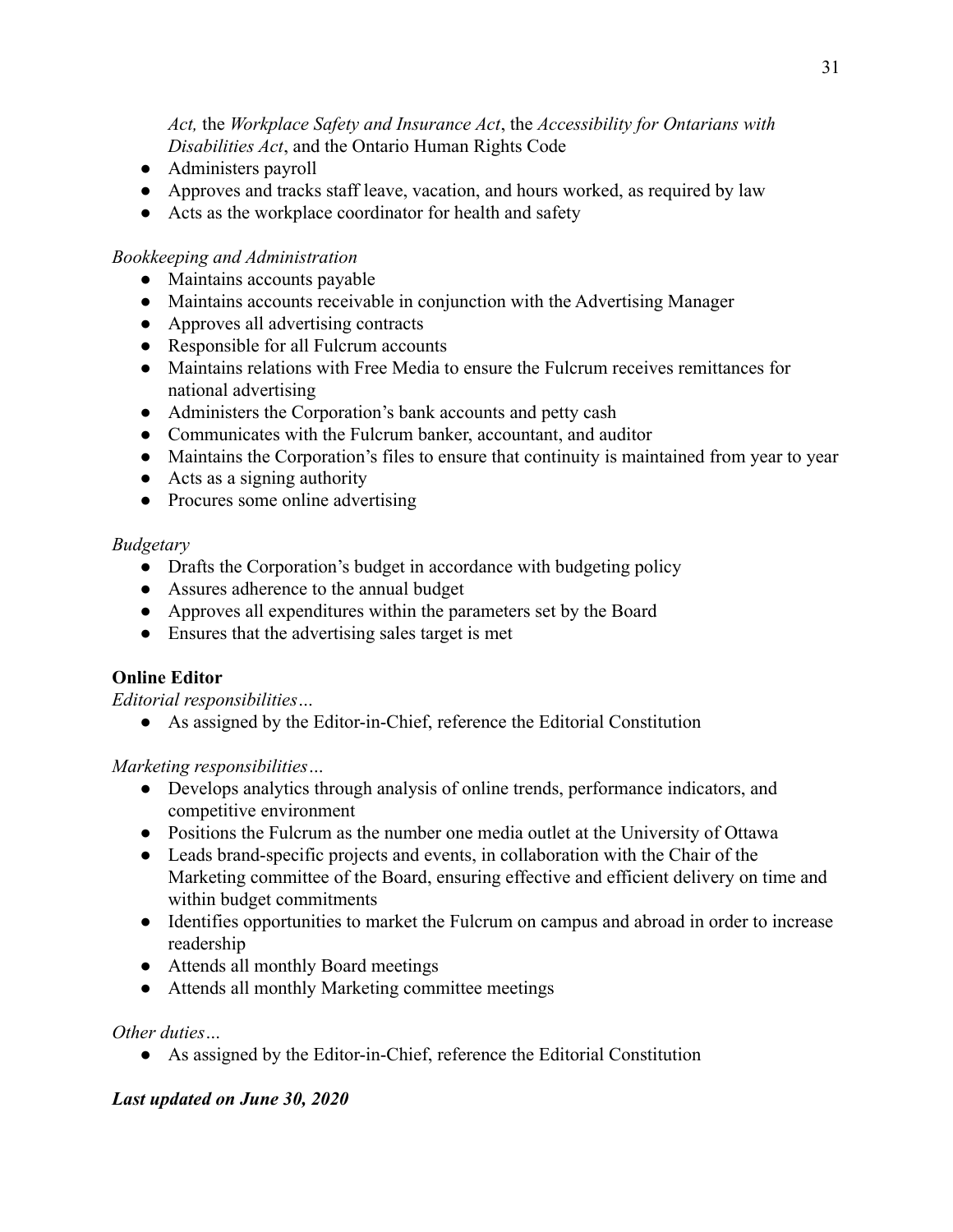# **Appendix C: Archival Procedures**

- a. Permanent files have long-term value and are kept forever. These include:
	- Audit reports
	- Chart of accounts
	- Cheques for important payments and purchases
	- Copyright/patent/trademark registrations
	- Deeds/mortgages/bills of sale
	- Depreciation schedules
	- Employee discrimination reports
	- General ledgers/year-end trial balance
	- Incorporation records (articles, charter, by-laws, minutes, etc.)
	- Insurance records
	- Journals
	- Legal correspondence
	- Loan documents
	- Mission statements
	- Organization charts
	- Program files
	- Property records (until a move to a new location)
	- Tax returns
	- Year-end financial statements
- b. Determinate files have limited long-term value, and are kept for five years include:
	- Accident claims (settled)
	- Accounts receivable/payable ledgers/schedules
	- Bank statements/deposit records/electronic funds transfer evidence/cancelled cheques/reconciliation
	- Canadian Centre for Occupational Health and Safety logs
	- Cancelled stocks and bonds certificates
	- Donations
	- Expense analysis and distribution schedules
	- Expired contracts
	- Garnishments
	- Funded grants
	- Internal audit reports
	- Invoices
	- Inventory records
	- Notes receivable ledgers and schedules
	- Payroll records and summaries
	- Personnel files for terminated employees
	- Purchase orders
	- Sales records
	- Strategic plans
	- Timesheets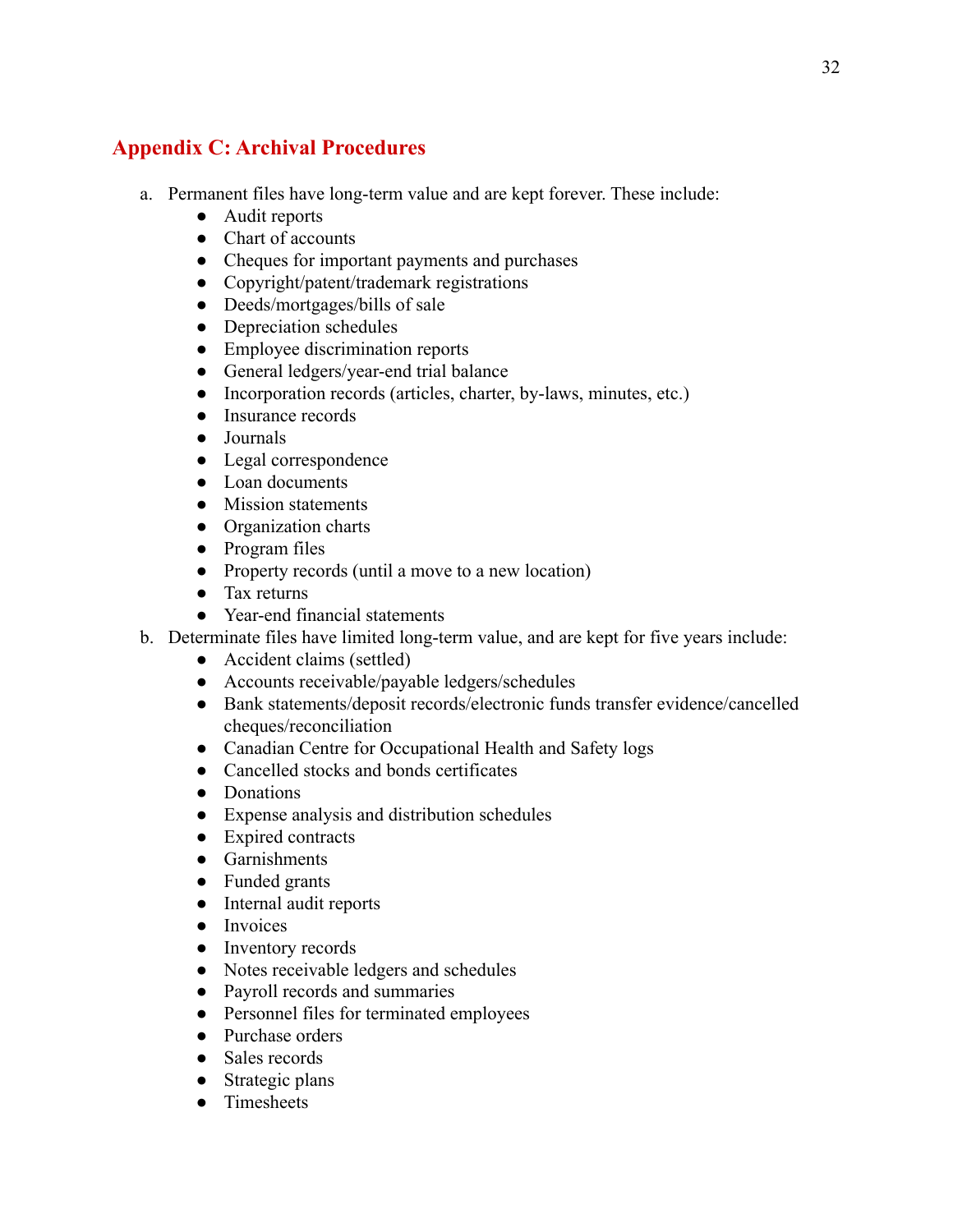- Vouchers for payment
- Workers compensation documentation
- c. Transitory files are kept for two years, and do not have long-term value. These include:
	- Administrative correspondence
	- Correspondence with customers and vendors
	- General correspondence
	- Petty cash vouchers
	- Unfunded grants

### *Last updated on June 30, 2020*

# **Appendix D: Incident Response Plan**

### **PROCEDURE**

Definition of an incident: Anything that damages the Fulcrum's assets, brand, or people. This includes financial, capital assets, human resources, etc. examples include, but are not limited to: significant damage to building, cyber attack on the website or social media accounts, serious injury to employee, or negative media coverage of The Fulcrum as an institution.

Exclusions: issues of the editorial process, journalistic integrity, or misinformation.

It is important to note that every director has the right to express their opinion as an individual. However, only a majority of the Board may approve an official statement from The Fulcrum Publishing Society.

Procedure to Follow:

- 1. The President must gather all of the relevant information about the incident, consulting the GM and/or EIC and other parties involved if required.
- 2. The President must draft an email to be sent out to all directors and employees of the Corporation informing them of the situation and how the Board plans to proceed, including public messaging.
- 3. The President must draft a preliminary short statement on behalf of the Board and send to the EIC for dissemination. This statement should seek to recognize the issue, reassure the Corporation's members, and advise that more information will follow.
	- a. If the EIC disagrees with the position of the statement, they may come to an agreement with the President with a revised statement.
	- b. In the event of no agreement, both statements will be sent to the Board for one to be approved by a majority vote.
- 4. The President must call a special meeting of the Board of Directors. At this meeting a written plan of action shall be developed which will guide how the Corporation will address the issue. This plan must be shared with the GM and the EIC. Moreover, the Board may choose to issue a more detailed public statement on the situation.
- This plan will be reviewed by the Policy Committee at least once a year.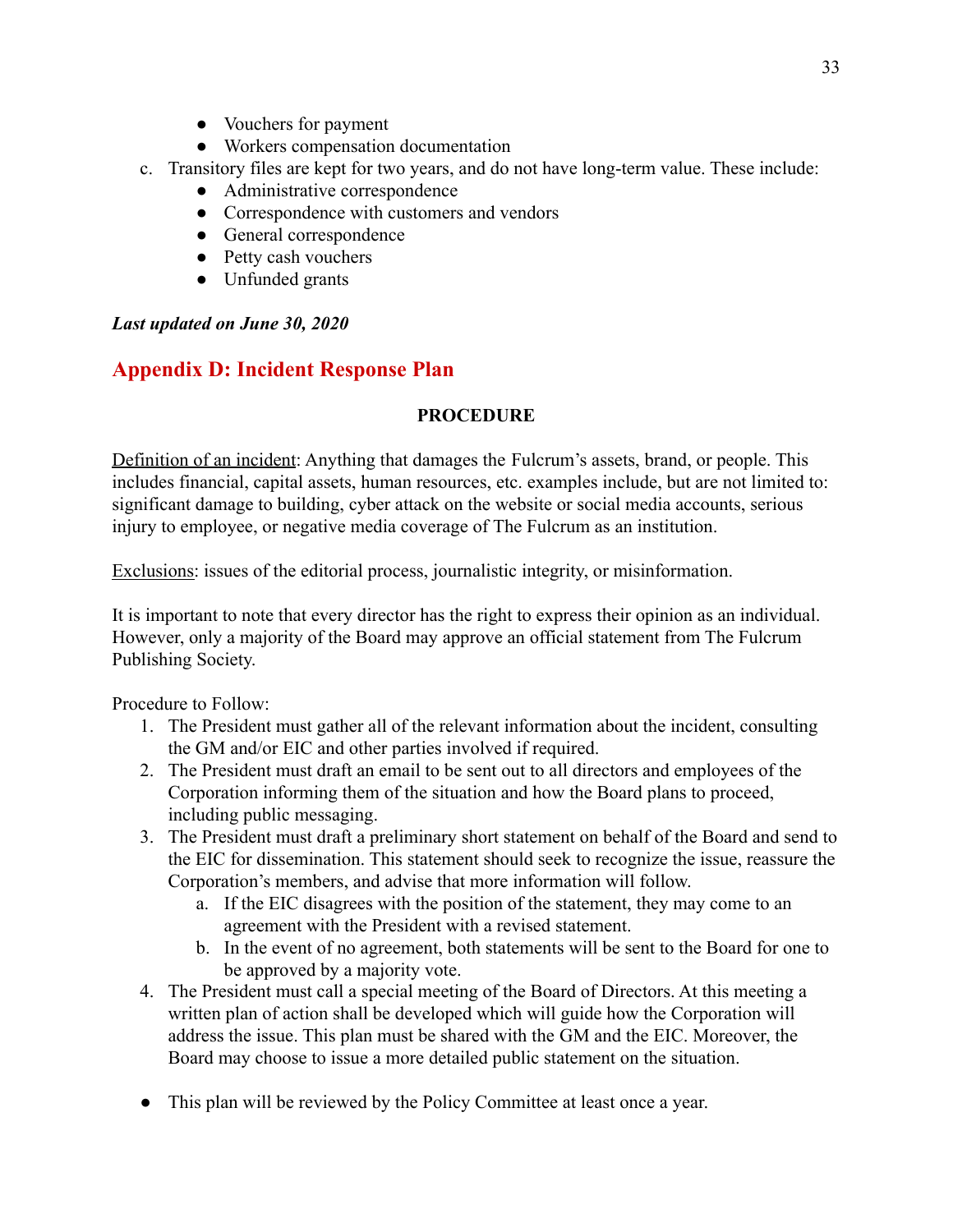#### *Last updated on October 28, 2019*

# **Appendix E: Anti-Oppression Document**

The Fulcrum Publishing Society Anti-Oppression Principles

#### **Introduction**

At the Fulcrum, we recognize that every individual is unique and can be treated unfairly based on appearance, gender, race, religion, and much more. We believe in equality and unity no matter where you're from, no matter who you are, and want our members to share and practice these beliefs as well. This document is intended to serve as an ever-evolving guide for the Fulcrum and its members to follow no only in a professional environment, but in our everyday practices. This document will not make the Fulcrum oppression-free nor will it terminate personal agendas. However, the Fulcrum is committed to eliminating oppressive behaviour as much as possible and will use this document as a base-point to incorporating anti-oppression practices in our lives.

#### Principles

*We are committed to the following principles:*

**Understand and challenge** the system of oppression and explore the nature of those structures that empower oppressive behaviour.

**Leading** our members and community by example. It starts from the top and is up to our leaders to act on and educate our anti-oppression beliefs and views with our members and community.

**Respecting** culture and beliefs is one of the most powerful tools in our society. The ability to understand and adapt to our diverse workforce will empower our community even more.

**Listen** to those around you. Active listening allows us to understand an individual's beliefs more clearly. We want all voices to be heard and considered.

**Appreciate** the work of other individuals. Be conscious and sensitive to a person's personal situation and be willing to help those in times of weakness. Be courteous, kind, and celebrate each other more often.

**Equal opportunity** for all members and applicants. Every member and every individual applying for membership will be treated fairly regardless of sex, race, gender, religion, culture, ethnicity, and all other forms of discrimination.

#### Support

*This document will be periodically reviewed by the Board of Directors and staff collectively.*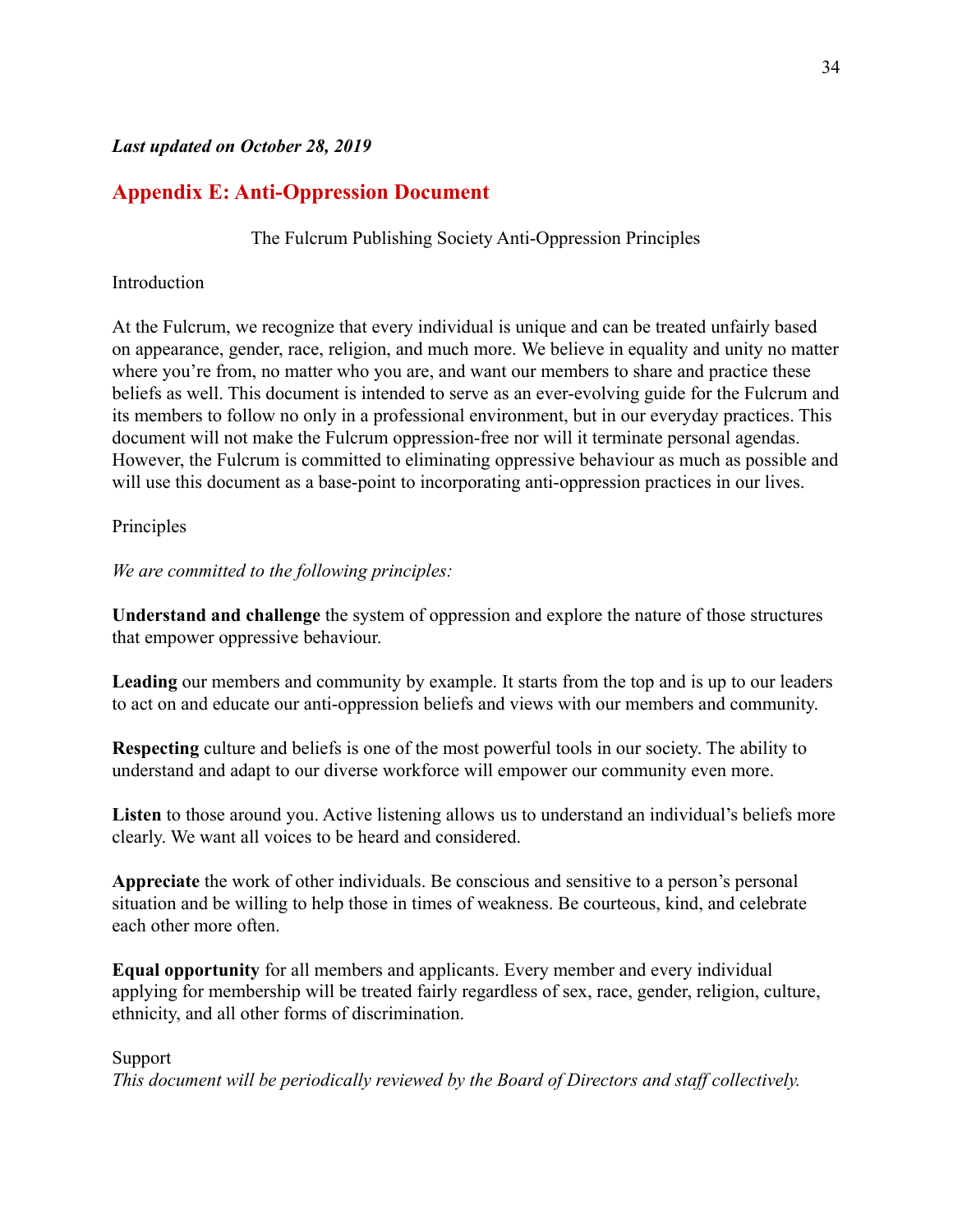# **Appendix F: Workplace Violence Policy**

### **Policy Statement**

The Board of Directors and management of The Fulcrum are committed to the prevention of workplace violence and are ultimately responsible for worker health and safety. We will take whatever steps are reasonable to protect our worker health and safety. We will take whatever steps are reasonable to protect our workers from workplace violence from all sources. The *Occupational Health and Safety Act* defines workplace violence as:

- a. The exercise of physical force by a person against a worker, in a workplace, that causes or could cause physical injury to the worker;
- b. An attempt to exercise physical force against a worker, in a workplace, that could cause physical injury to the worker; or
- c. A statement or behaviour that is reasonable for a worker to interpret as a threat to exercise physical force against the worker, in a workplace, that could cause physical injury to the worker.

Violent behaviour in the workplace is unacceptable from anyone. The workplace extends beyond the office and can include anywhere a worker is working. This policy applies to all workers, volunteers, freelancers, directors, and management at The Fulcrum, as well as all other visitors. Everyone is expected to uphold this policy and to work together to prevent workplace violence.

### **Program**

There is a workplace violence program that implements this policy. It includes measures and procedures to protect workers from workplace violence, a means of summoning immediate assistance and a process for workers to report incidents or raise concerns. The workplace violence program is provided below.

Measures and procedures to control the risks of workplace violence

- 1. While working alone in a public venue:
	- a. Follow all rules and authorities applicable to the venue or the event;
	- b. Tell others where you are going and when you expect to be back;
	- c. Have emergency contacts available; and
	- d. Ensure that your phone is fully charged.
- 2. While working alone in the office:
	- a. Have emergency contacts available;
	- b. Know the location of the exits;
	- c. Ensure there is proper lighting, do not work in the dark; and
	- d. Keep all doors locked while in the office.
- 3. To be informed of emergencies happening on the University of Ottawa campus:
	- a. Download the University of Ottawa's SecurUO app to receive emergency alerts via push notifications on your device. If you cannot get apps on your phone, contact the University of Ottawa's Emergency Management Program at  $are you ready@uottawa.ca$  to explore other alerting options that may be available;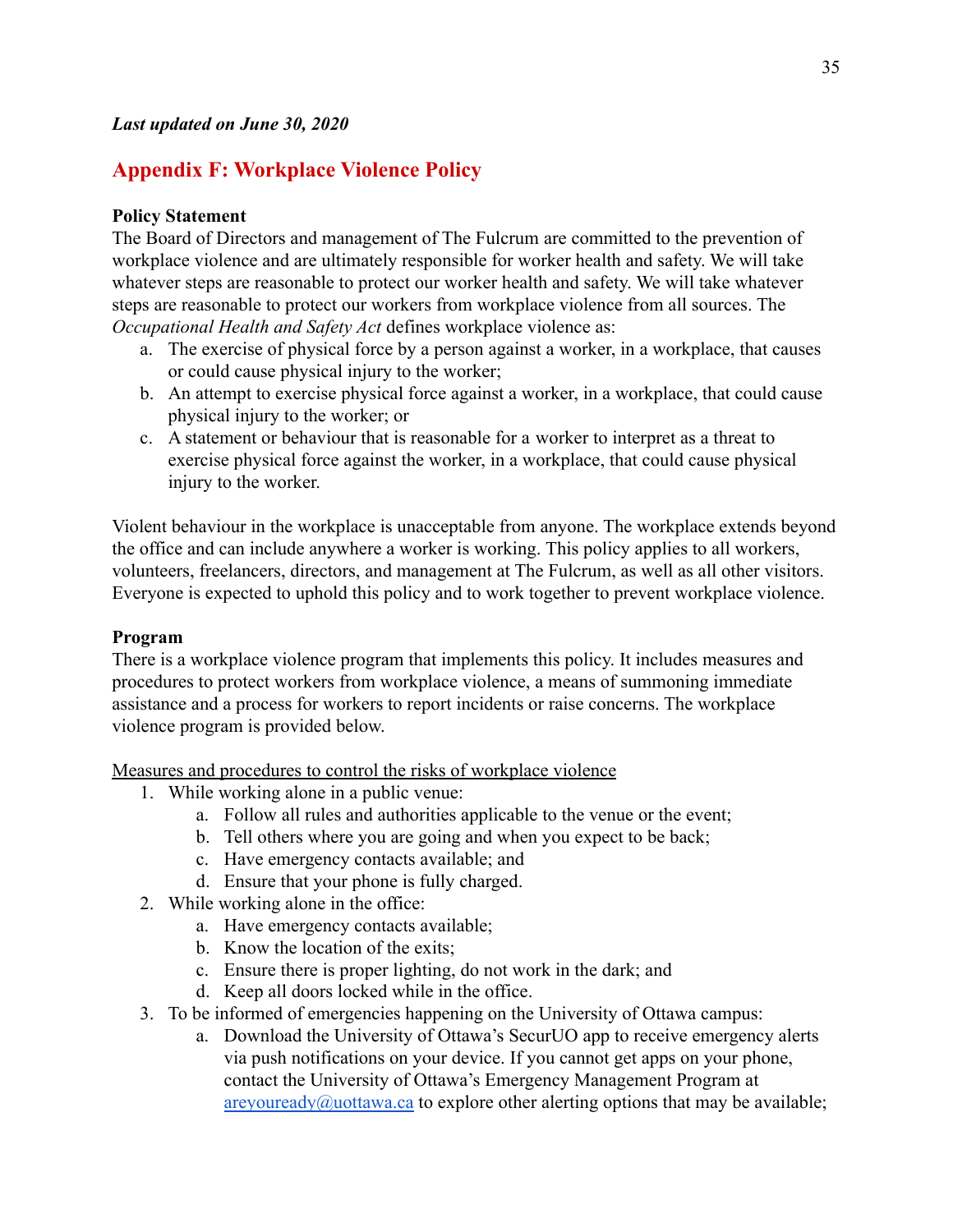- b. When there is an emergency on campus, the university will tweet updates using the Twitter handle @uOttawaAlert; and
- c. Download the University of Ottawa's Alertus application onto your personal computer. When activated, an alert will appear on your screen with the following text: ALERTE !! ALERT followed by a brief description of the affected area and what action to take.

Measures and procedures for summoning immediate assistance when workplace violence occurs or is likely to occur

- 1. University of Ottawa Protection Services Non-Emergency -- 613-562-5499;
- 2. University of Ottawa Protection Services Emergency -- 613-562-5411;
- 3. Ottawa Police Service Non-Emergency -- 613-236-1222; and
- 4. Life-threatening emergency or fire: 9-1-1

While on any of the campuses of the University of Ottawa, Protection Services shall always be called for an emergency. Only use 9-1-1 or the Ottawa Police Service's non-emergency number while off-campus.

The University of Ottawa's Emergency InfoLine, 613-562-5555, will provide up-to-date information on all major campus emergencies.

### **Complaints**

All complaints made under this policy and program will be handled in accordance with Part 4 of the Code of Conduct in The Fulcrum Policy Manual.

### **Accountability**

The Board of Directors, as the employer, will ensure this policy and the supporting program are implemented and maintained. All workers and supervisors will receive appropriate information and instruction on the contents of the policy and program.

Supervisors will adhere to this policy and the supporting program. Supervisors are responsible for ensuring that measures and procedures are followed by workers and that workers have the information they need to protect themselves.

Every worker must work in compliance with this policy and the supporting program. All workers are encouraged to raise any concerns about workplace violence and to report any violent incidents or threats. Incidents may be reported to the Editor-in-Chief, the Executive Director, the Board of Directors, or the President. There will be no negative consequences for reports made in good faith.

### Commitment to Investigate Incidents of Workplace Violence

The Board of Directors and management pledges to investigate and deal with all incidents and complaints of workplace violence in a fair and timely manner, respecting the privacy of all concerned as much as possible.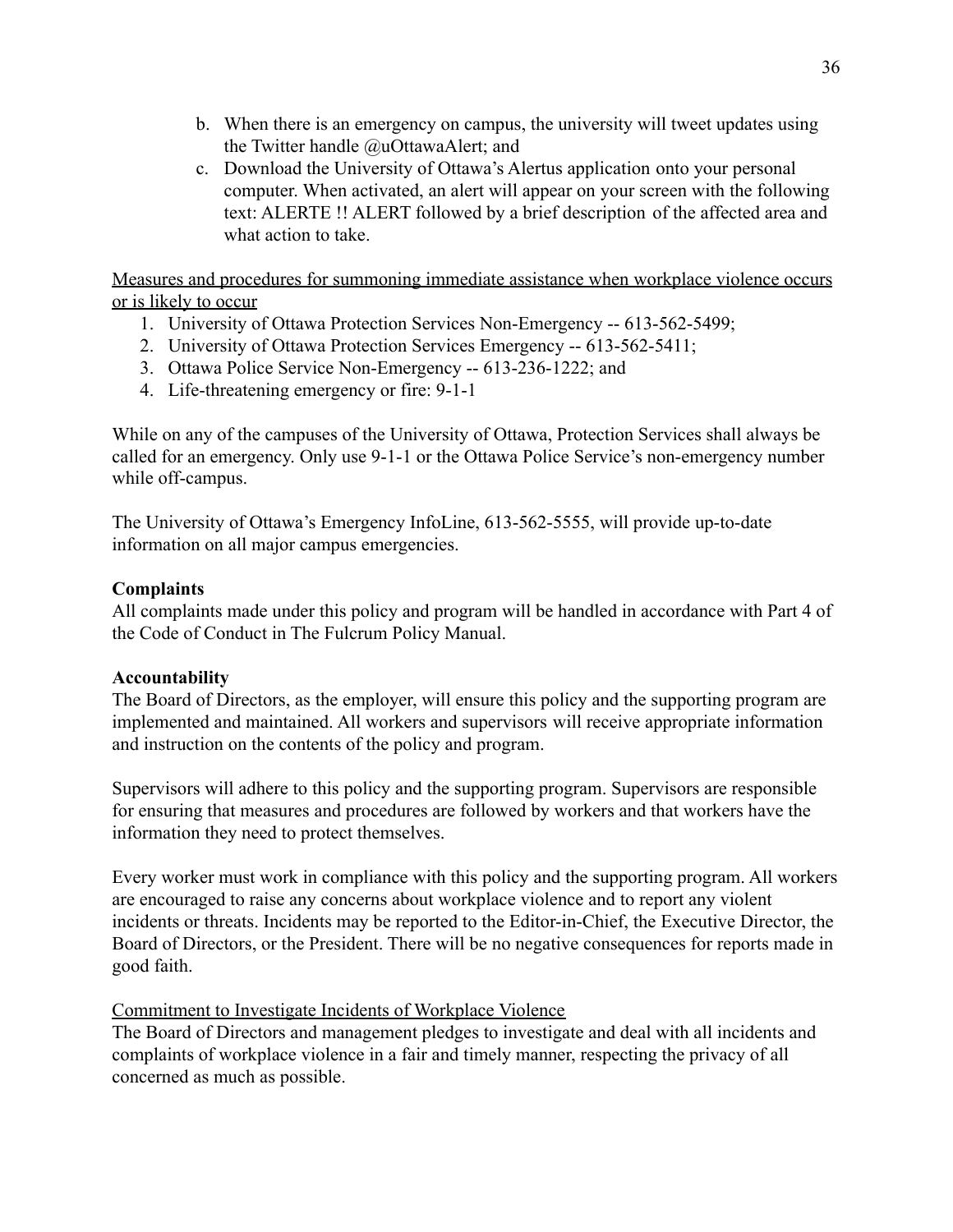#### Signed: **Justin Turcotte, President** Date: 16 January 2020

The Code of Conduct should be consulted whenever there are concerns about harassment in the workplace.

Annual review date: December 3, 2021

*Last updated on December 7, 2020*

### **Appendix G: Health and Safety Policy**

The Board of Directors and management of The Fulcrum are vitally interested in the health and safety of its workers. Protection of workers from injury or occupational disease is a major continuing objective.

The Fulcrum will make every effort to provide a safe, healthy work environment. The Board of Directors, the Executive Director, the Editor-in-Chief, and workers must be dedicated to the continuing objective of reducing risk of injury.

The Board of Directors, as employer, is ultimately responsible for worker health and safety. As President of The Fulcrum, I give you my personal commitment that I will comply with my duties under the Act, such as taking every reasonable precaution for the protection of workers in the workplace.

Supervisors will be held accountable for the health and safety of workers under their supervision. Supervisors are subject to various duties in the workplace, including the duty to ensure that workers work in compliance with established safe work practices and procedures. The term supervisor is defined as the Executive Director and the Editor-in-Chief.

Every worker must protect their own health and safety by working in compliance with the law and with safe work practices and procedures established by the employer. Workers will receive information, training, and competent supervision in their specific work tasks to protect their health and safety.

It is in the best interest of all parties to consider health and safety in every activity. Commitment to health and safety must form an integral part of this organization, from the president to the editor.

#### Signed: **Justin Turcotte, President**

Date: Nov. 14, 2019 Annual review date: December 3, 2021